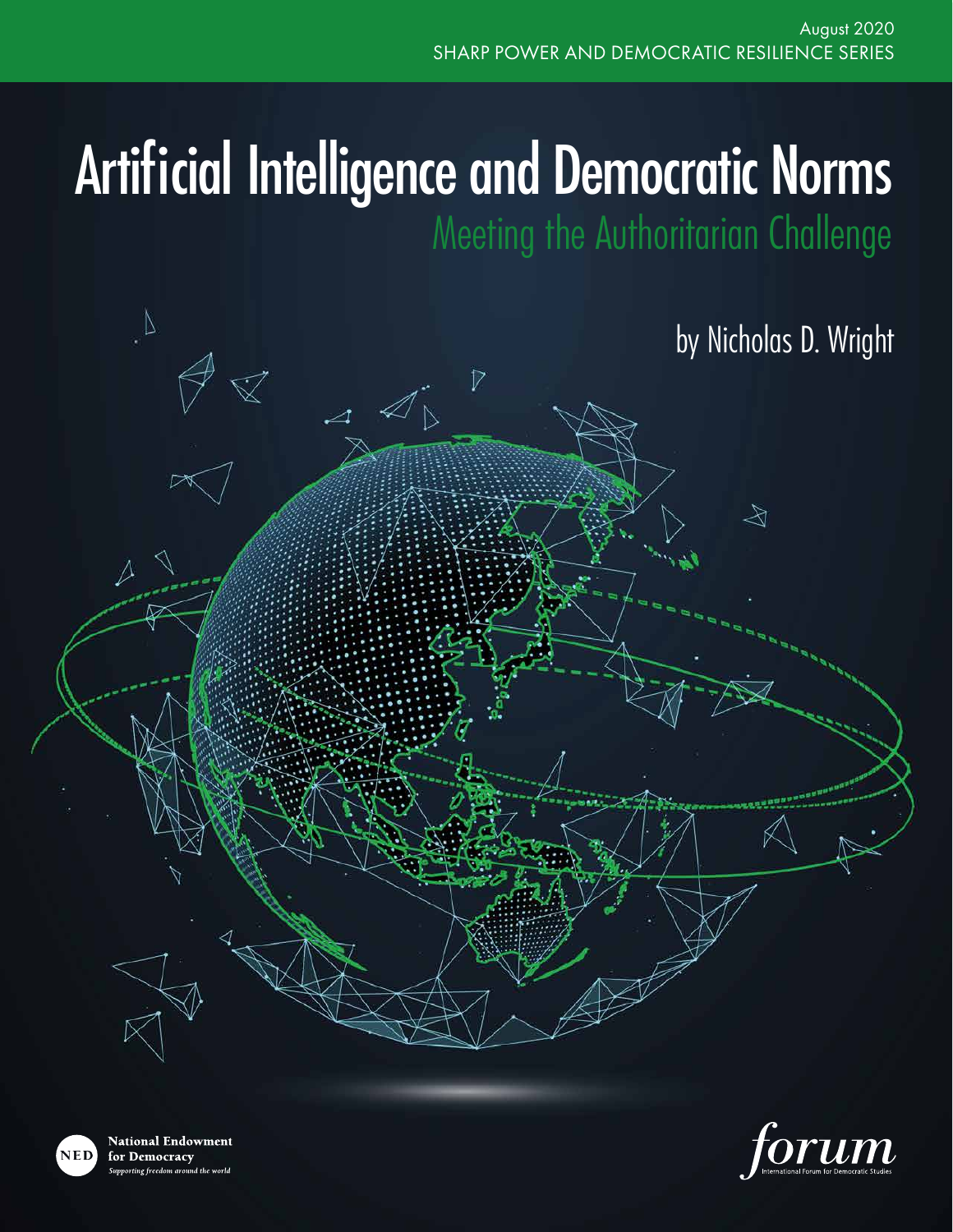#### ABOUT THE SHARP POWER AND DEMOCRATIC RESILIENCE SERIES

As globalization deepens integration between democracies and autocracies, the compromising effects of sharp power—which impairs free expression, neutralizes independent institutions, and distorts the political environment—have grown apparent across crucial sectors of open societies. The Sharp Power and Democratic Resilience series is an effort to systematically analyze the ways in which leading authoritarian regimes seek to manipulate the political landscape and censor independent expression within democratic settings, and to highlight potential civil society responses.

This initiative examines emerging issues in four crucial arenas relating to the integrity and vibrancy of democratic systems:

- Challenges to free expression and the integrity of the media and information space
- Threats to intellectual inquiry
- Contestation over the principles that govern technology
- Leverage of state-driven capital for political and often corrosive purposes

The present era of authoritarian resurgence is taking place during a protracted global democratic downturn that has degraded the confidence of democracies. The leading authoritarians are challenging democracy at the level of ideas, principles, and standards, but only one side seems to be seriously competing in the contest.

Global interdependence has presented complications distinct from those of the Cold War era, which did not afford authoritarian regimes so many opportunities for action within democracies. At home, Beijing, Moscow, and others have used twentyfirst-century tools and tactics to reinvigorate censorship and manipulate the media and other independent institutions. Beyond their borders, they utilize educational and cultural initiatives, media outlets, think tanks, private sector initiatives, and other channels of engagement to influence the public sphere for their own purposes, refining their techniques along the way. Such actions increasingly shape intellectual inquiry and the integrity of the media space, as well as affect emerging technologies and the development of norms. Meanwhile, autocrats have utilized their largely hybrid state-capitalist systems to embed themselves in the commerce and economies of democracies in ways that were hardly conceivable in the past.

The new environment requires going beyond the necessary but insufficient tools of legislation, regulation, or other governmental solutions. Democracies possess a critical advantage that authoritarian systems do not—the creativity and solidarity of vibrant civil societies that can help safeguard institutions and reinforce democratic values. Thus, the papers in this series aim to contextualize the nature of sharp power, inventory key authoritarian efforts and domains, and illuminate ideas for non-governmental action that are essential to strengthening democratic resilience.



#### ABOUT THE AUTHOR

**Dr. Nicholas D. Wright** is an affiliated scholar at Georgetown University, an honorary senior research fellow at University College London (UCL), a consultant at Intelligent Biology, and fellow at New America. His work combines neuroscientific, behavioral, and technological insights to understand decision making in politics and international confrontations in ways practically applicable to policy. He leads international, interdisciplinary projects with collaborators in countries including China, the United States, Iran, and the United Kingdom. He was an associate in the Nuclear Policy Program at the Carnegie Endowment for International Peace. He has conducted work for the UK government and US Department of Defense. He was a clinical neurologist in Oxford and at the National Hospital for Neurology—and returned to frontline medicine during the COVID-19 pandemic. Dr. Wright is editor of the book *Artificial Intelligence, China, Russia, and the Global Order*  (Air University Press, 2019) and has published articles in numerous academic, government, and general publications including *The Atlantic* and *Foreign Affairs*, in addition to appearing on CNN and the BBC. Dr. Wright received a medical degree from UCL, a BSc in Health Policy from Imperial College London, is a member of the Royal College of Physicians (UK), and holds an MSc in Neuroscience and a PhD in Neuroscience from UCL.

#### ACKNOWLEDGMENTS

The International Forum for Democratic Studies would like to recognize Lindsay Gorman and Rebecca MacKinnon for their valuable peer review, Wyatt Hoffman for his helpful comments, Tyler Roylance for his outstanding editorial support, and the contributions of Christopher Walker, Shanthi Kalathil, Jessica Ludwig, Cooper Hewell, Rachelle Faust, and others at the National Endowment for Democracy. The Forum also wishes to express its thanks to the Smith Richardson Foundation, which has provided critical financial support for this initiative.

*The views expressed in this paper represent the opinions and analysis of the author and do not necessarily reflect those of the National Endowment for Democracy or its staff.*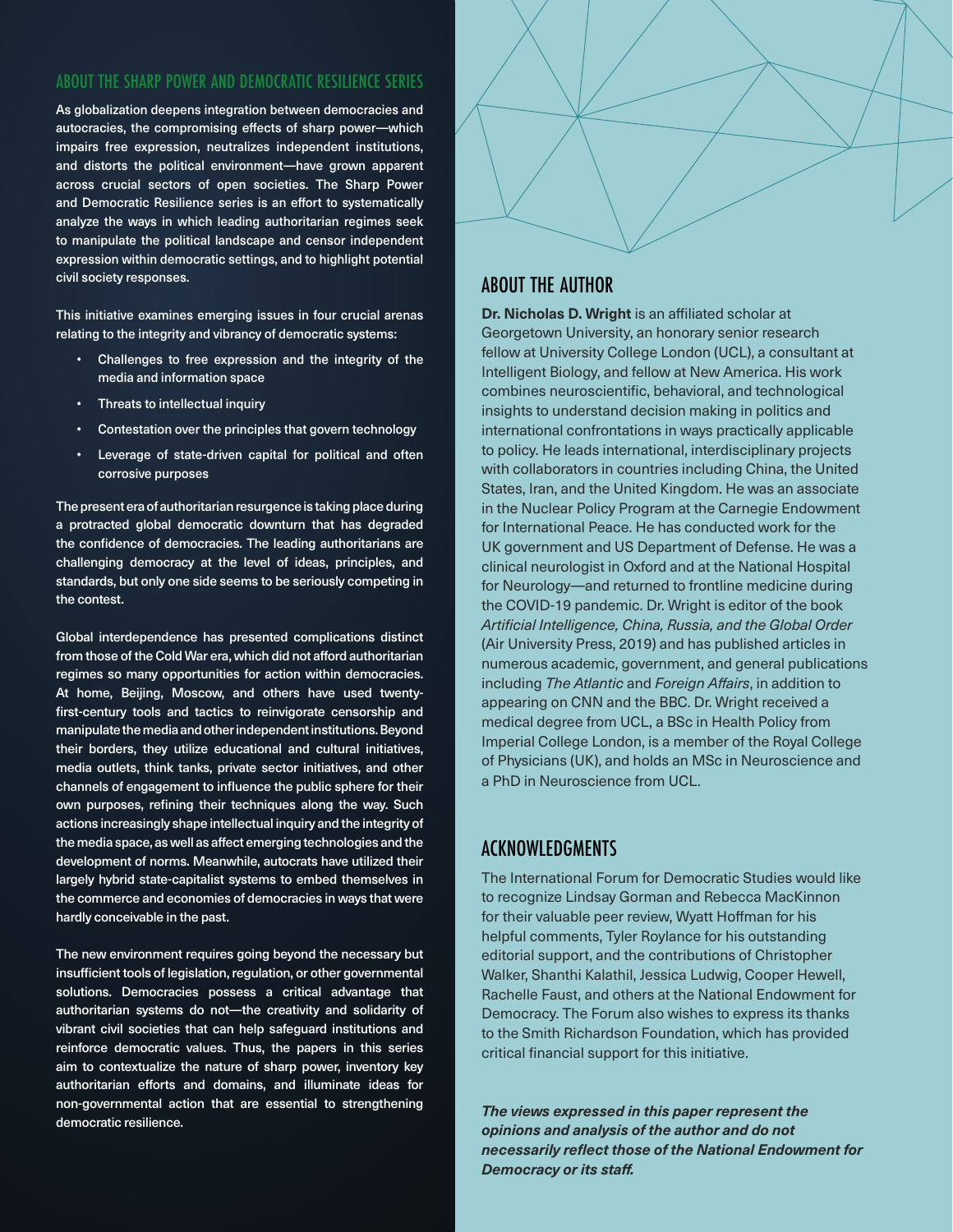# EXECUTIVE SUMMARY

From industrial-age factory labor inspections to the fight against COVID-19, forms of surveillance and data monitoring have played a critical role in the last two centuries of economic and social progress. Now, as artificial intelligence (AI) and AI-related technologies potentially unlock the value of large-scale data collection, authoritarian regimes stand ready to manipulate the development of global surveillance to serve their own interests. Absent purposeful efforts to strengthen key democratic norms and accountability around emerging technologies, we risk spiraling into new authoritarian forms of surveillance-based governance.

As China and other authoritarian regimes construct digital authoritarian systems at home and propagate these models abroad, they are competing with democracies to shape global standards and infrastructure. How can liberal democracies harness the massive benefits of AI-related technologies without infringing on fundamental rights and risking a long-term shift toward authoritarianism?

- **Building and maintaining data silos.** Authoritarian regimes can turbocharge AI by training it on two types of data that liberal democracies should not similarly exploit or combine: "broad data" generated at volume on digital devices, and high quality "ground truth data," such as tax returns and medical records. While conventional wisdom says that data must be integrated rather than isolated, siloing data limits authoritarian affordances and enhances security. Civil society must consider what silos are necessary to prevent misuse of data.
- **Affording new models of "digital sovereignty" for use by liberal democracies.** Authoritarian states advocate for digital sovereignty as a state-based model of control over the internet. There is a critical need to develop alternatives. Civil society can help think through new models that balance sovereignty with the protection of individual freedoms.
- **Support tech–civil society collaborations and develop resilience.** Civil society, in cooperation with government and big tech corporations where possible, can aim to correct market failures—like privileging advertising and marketing tools over individual privacy by giving citizens the means to safeguard democratic integrity against malign information operations, while preserving essential openness of the information environment.
- **Resist sharp power in international fora.** Norm-setting and technical standardization of AI-related technologies happen at a global scale. Civil society should promote transparent, multistakeholder AI governance and develop AI standards that encourage democratic practices and individual privacy.

Civil society can play a crucial role to help democracies resist authoritarian influence in the surveillance context. Organizations focused on issues including privacy, human rights, free expression, technological standards, and public health can help identify, explain, and collaboratively address the complex challenges that arise from AI-related technologies. Democracies have adapted and thrived through past episodes of profound technological change. They must again evolve to continue delivering the many benefits of AI-related technologies while minimizing the affordances that could facilitate a shift toward authoritarianism. A robust civil society may be the greatest asset in the struggle to ensure that the current digital revolution results in more resilient liberal democracies.

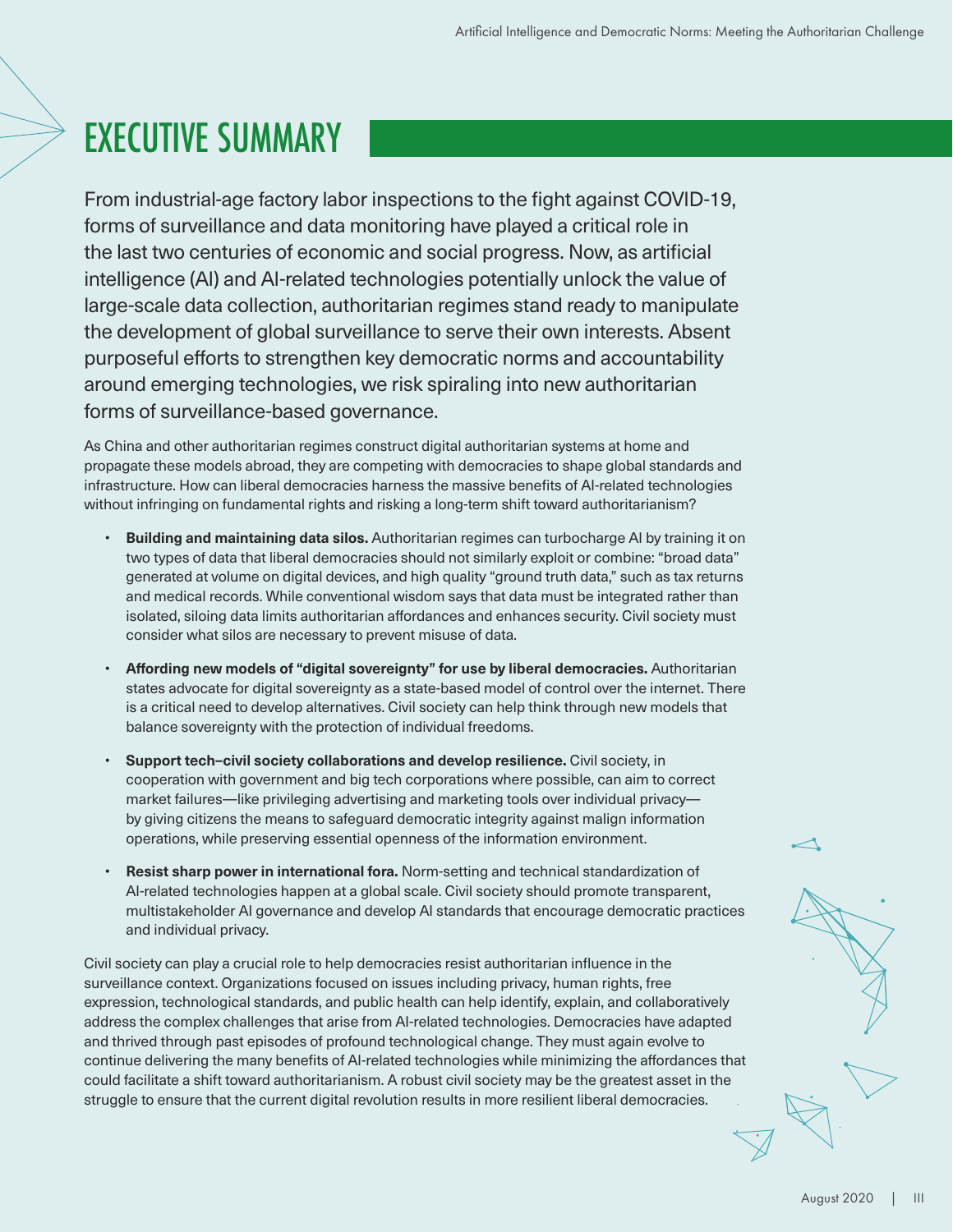**I** n March 2020, almost everyone agreed that COVID-19 was changing the world. Countries everywhere struggled with deaths, lockdowns, economic devastation, or even the suspension of democratic protections and procedures in places where they were vulnerable. As with all such epidemics, public health requires effective surveillance within countries and at their borders. To have "life, liberty, and the pursuit of happiness," one first needs life, which careful monitoring of infections helps to ensure.

Just a month prior, almost everyone agreed that artificial intelligence (AI) and other digital technologies were changing the world. China was constructing its digital authoritarian state at home and attempting to propagate its model abroad, competing with the United States and other democracies to shape global standards and infrastructure. This competition has raised profound questions for the wavering or backsliding democracies—like Hungary, Poland, or Kenya—that find themselves caught in the middle. If they must digitize, what is the best path forward?

Beijing's answer is clear enough, but what models can liberal democracies offer the world that would allow a country to harness the massive benefits of AI-related technologies—for instance, in public health—while minimizing infringements on fundamental rights and the risk of a long-term shift toward authoritarianism?

Although poorly understood at the time, one of the most significant long-term effects of the 11 September 2001 terrorist attacks was expanded surveillance in the United States and other democracies. Similarly, one of COVID-19's greatest long-term impacts may be a radical transformation of digital surveillance around the globe. This time, however, a failure to check overreach and abusive practices will be far more costly. Digital authoritarian competitors stand ready to exploit a lack of foresight in democracies and manipulate the development of global surveillance to serve their own interests. Indeed, contemporary authoritarian regimes have excelled at exerting influence in an increasingly interconnected world—not least through "sharp power," which entails the use of intrusive means to impair free expression, compromise and neutralize independent institutions, and distort the political environment in targeted countries.1

Governments are not the only competitors in this contest. Civil society around the world has an important role to play in helping democracies resist authoritarian pressure on the global surveillance environment. Organizations focused on diverse issues including privacy, human rights, free expression, technological standards, public health, and consumer protection can make crucial contributions in identifying, explaining, and collaboratively addressing the bewilderingly complex challenges that arise from AI-related technologies.

Two concepts may be helpful in identifying avenues for analysis and action by civil society.

**• Affordances:** Affordances are simply the possibilities for action that an actor perceives that their environment or tools present to them.<sup>2</sup> E-readers and tablets have different affordances, for instance, because they facilitate different actions. This is an important consideration when designing technology, since a system built for a particular purpose or set of purposes often enables other activities as well, and as strategists argue, capabilities create intentions. In the context of COVID-19, societies around the world are developing new public health surveillance systems that may create opportunities for other, more problematic forms of surveillance. Meaningful public input on proper limits for these systems is only possible in democratic environments and depends heavily on consultation with and action by nongovernmental organizations. Civil society must help guide the development of new digital capabilities to manage any affordances that would encourage a future shift toward authoritarianism.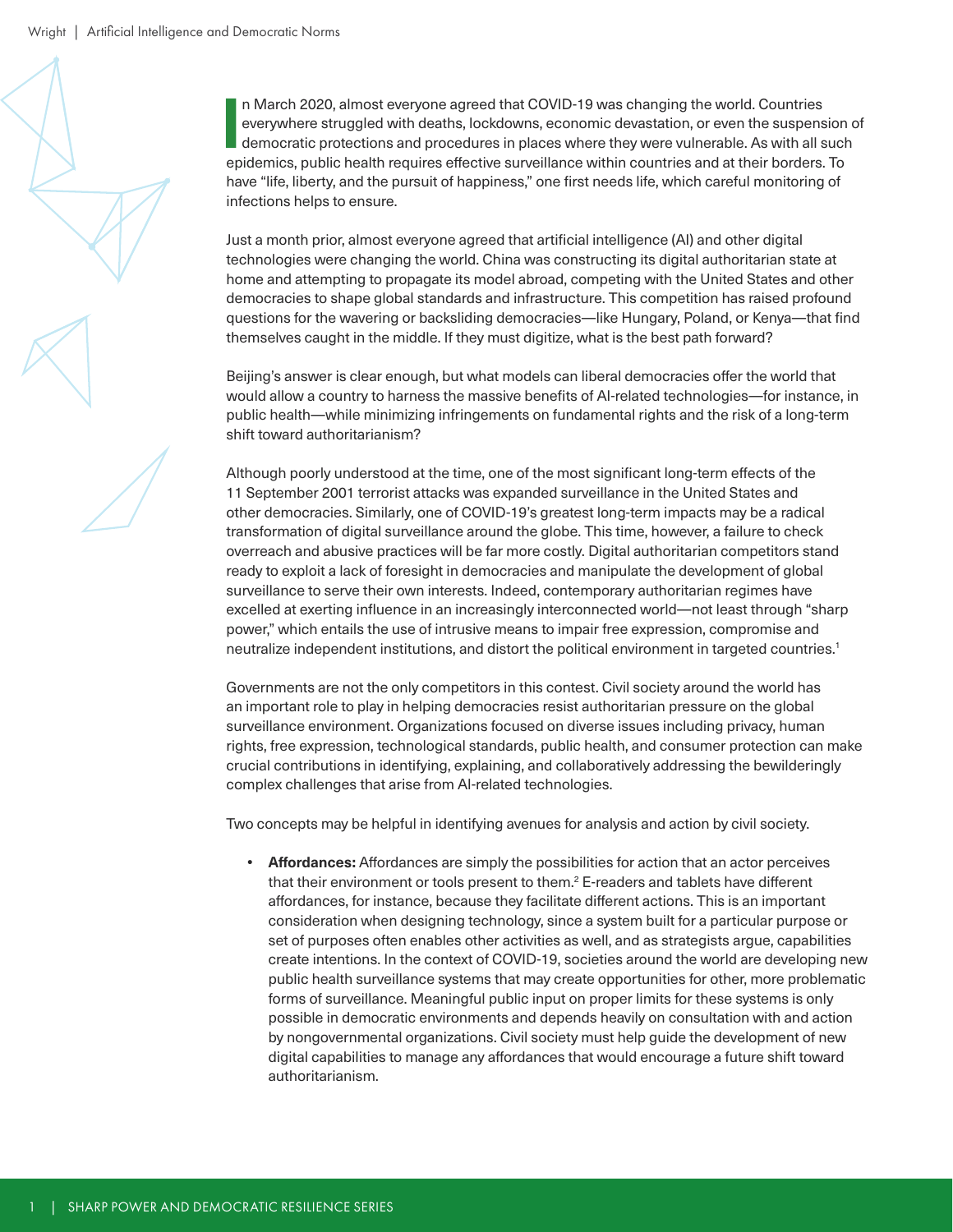**• Upsides of surveillance:** To enable the rich industrialized world's social and economic progress over the past two centuries, forms of surveillance and monitoring were entirely necessary. In fact, the story of modern human development is in part the story of surveillance. In nineteenth-century Britain, for instance, enforcement of legislation aimed at protecting factory workers, combating infectious diseases, or curbing pollution and the adulteration of food required new or vastly expanded inspectorates.<sup>3</sup> The collection and analysis of data and statistics skyrocketed in government, the private sector, and academia. Yet throughout this period, Britain's robust parliamentary system became steadily more democratic and inclusive. Such historical experiences demonstrate that surveillance can confer enormous benefits, and that it is possible to reach these outcomes while protecting basic liberties and democratic governance.

The central question, then, is how to establish democratically accountable rules and norms that provide as much of the upside of AI-supported surveillance as possible, without creating technological affordances that could facilitate authoritarian concentrations of power.

This report focuses on surveillance issues in the more fragile democracies and their implications for civil society against a global backdrop of intensifying great-power competition. Part one describes AI-related technologies and how data integration can facilitate shifts to digital authoritarianism. Part two describes how digital sovereignty—defined here as the digital face of the broader principle of sovereignty—can enable basic state functions, such as democratically accountable public health surveillance and interventions. Although the term has been widely used in the past by authoritarian regimes to advocate for a state-based model of control over the internet, this paper will argue for presenting more fragile democracies with new models of democratic digital sovereignty. Part three considers how AI-related technologies afford opportunities for authoritarian states to exert sharp power—for instance, by boosting the dissemination of authoritarian narratives and sowing discord through disinformation campaigns, as seen with COVID-19—and the need for fragile democracies to develop resilience, in part through the work of civil society. Part four describes the competition for influence in international fora, which play crucial roles in shaping the potential digital futures—whether more authoritarian or more liberal and democratic—of all states grappling with these challenges.

## AI-RELATED TECHNOLOGIES: HOW DATA INTEGRATION ENABLES DIGITAL AUTHORITARIANISM

AI-related technologies comprise the cutting edge of the broader digital technologies. The term "AI" here refers to a constellation of AI-related technologies that provide powerful, wide-ranging, and new capabilities.4 Together, they enable a new industrial revolution, taking the vast reams of data now produced by the computers and internet of the preceding revolution and turning it into useful data. None of these technologies is entirely new, but recent big improvements (particularly from deep learning around 2012) mean together they have revolutionary applications. Four are crucial—AI more tightly defined, big data, machine learning, and digital things.<sup>5</sup> (See the AI and Related Technologies text box on page 3.)

**Digital authoritarian competitors stand ready to exploit a lack of foresight in democracies and manipulate the development of global surveillance to serve their own interests.**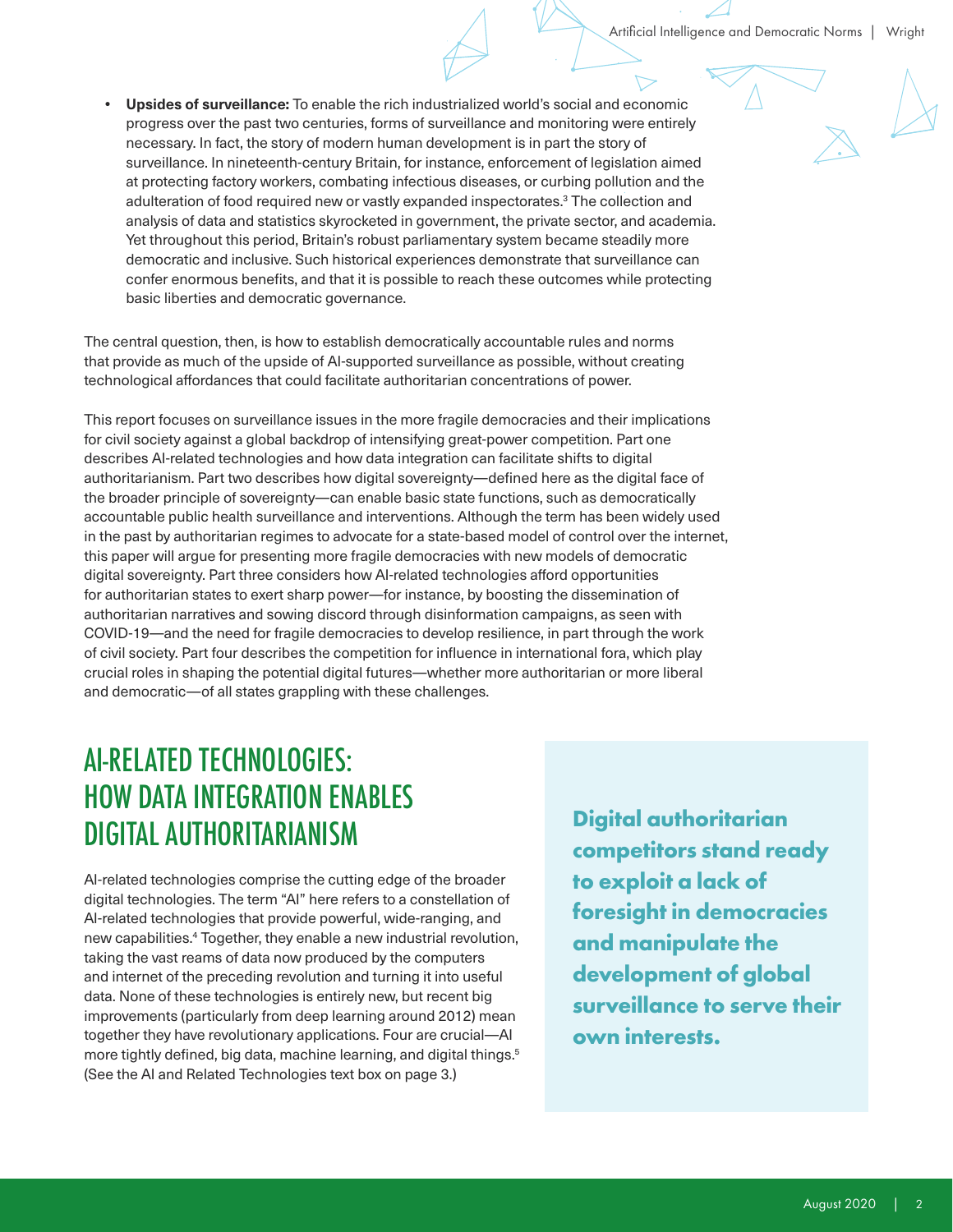#### AI AND RELATED TECHNOLOGIES

**AI (more tightly defined)**<sup>6</sup> : While the definition of AI is hotly debated and can be subdivided in various ways, generally speaking it refers to the automated analysis of data to model some aspect of the world, so that inferences from such models can be used to anticipate other possible events. Importantly, AI programs do not simply analyze data in the way they were originally programmed. Instead, they learn from data in order to respond intelligently to new data and adapt their outputs accordingly. AI is ultimately about "giving computers behaviors which would be thought intelligent in human beings."7

**Machine learning**: Many computational methods for AI come from a field called machine learning—"the set of techniques and tools that allow computers to 'think' by creating mathematical algorithms based on accumulated data."8 Deep learning is one method for machine learning that has recently led to major advances in AI.

**Big data**: These are high-volume—and often high-velocity and high-variety information assets that demand costeffective, innovative forms of information processing to enable enhanced insight and decision making.

**Digital things**: Data-collecting objects ranging from smartphones and digital assistant devices to toasters, military drones, and robots in factories will increasingly be able to perceive (for example, through facial or speech recognition), decide, and act.



When combined, these technologies amount to more than the sum of their parts. Big data as an asset can be difficult to exploit; AI is a key to unlocking its value, and machine learning is one technical part of that key.

AI-related advances have featured two main strengths and two main limitations.

AI is currently good at *perception*, meaning the processing and analysis of images, speech, or patterns in big data, and at *bounded decisions*, or tasks that are limited enough to be very well described by vast amounts of (often labeled) data, such as logistics in a warehouse. The continued rollout of technologies in the areas in which AI is already strong, which notably include surveillance, will likely dominate the next five to ten years of AI development and are consequently the focus of this report.

However, rolling out AI in the real world beyond these areas, let alone at scale, has proven difficult in many fields—including medicine—because of current AI technology's two main limitations. One is a poor ability to assess *context*, so humans are often required to make even commonsense judgments. Another is the need for *vast amounts of labeled data*, which means that the laborious creation of huge datasets is often a precondition.

In other words, AI-related technologies currently enable increased surveillance, which can be partially automated and thus more efficient and cost-effective. However, because of AI's current limitations, incorporating these technologies into social governance requires extensive human involvement to help deal with context, and current efforts will likely be dominated by developing big datasets. These factors are clearly illustrated by conditions in China.

### AI AND DIGITAL AUTHORITARIANISM IN CHINA

In a digital authoritarian regime, digital technologies enable key aspects of the government's repressive activities and efforts at social control. Beijing is already far along in developing such a system.

AI promises to minimize the costs and enhance the effectiveness of censorship and other official constraints on citizen behavior. Crucially, it offers a degree of selectivity that can preserve the free flow of information for economically creative and productive endeavors while simultaneously curbing political dissent. China's internet filtration system, known as the Great Firewall, was an early demonstration of selective censorship, allowing Chinese users to access some but not all of the global internet.<sup>9</sup> Moreover, Al-related technologies could enable predictive control of possible dissidents by extrapolating from an individual's existing data.

China and other authoritarian regimes can turbocharge their AI by training it on two types of data that liberal democracies cannot and should not similarly exploit or combine. One type is the incredible breadth and volume of data generated by individuals on all the mobile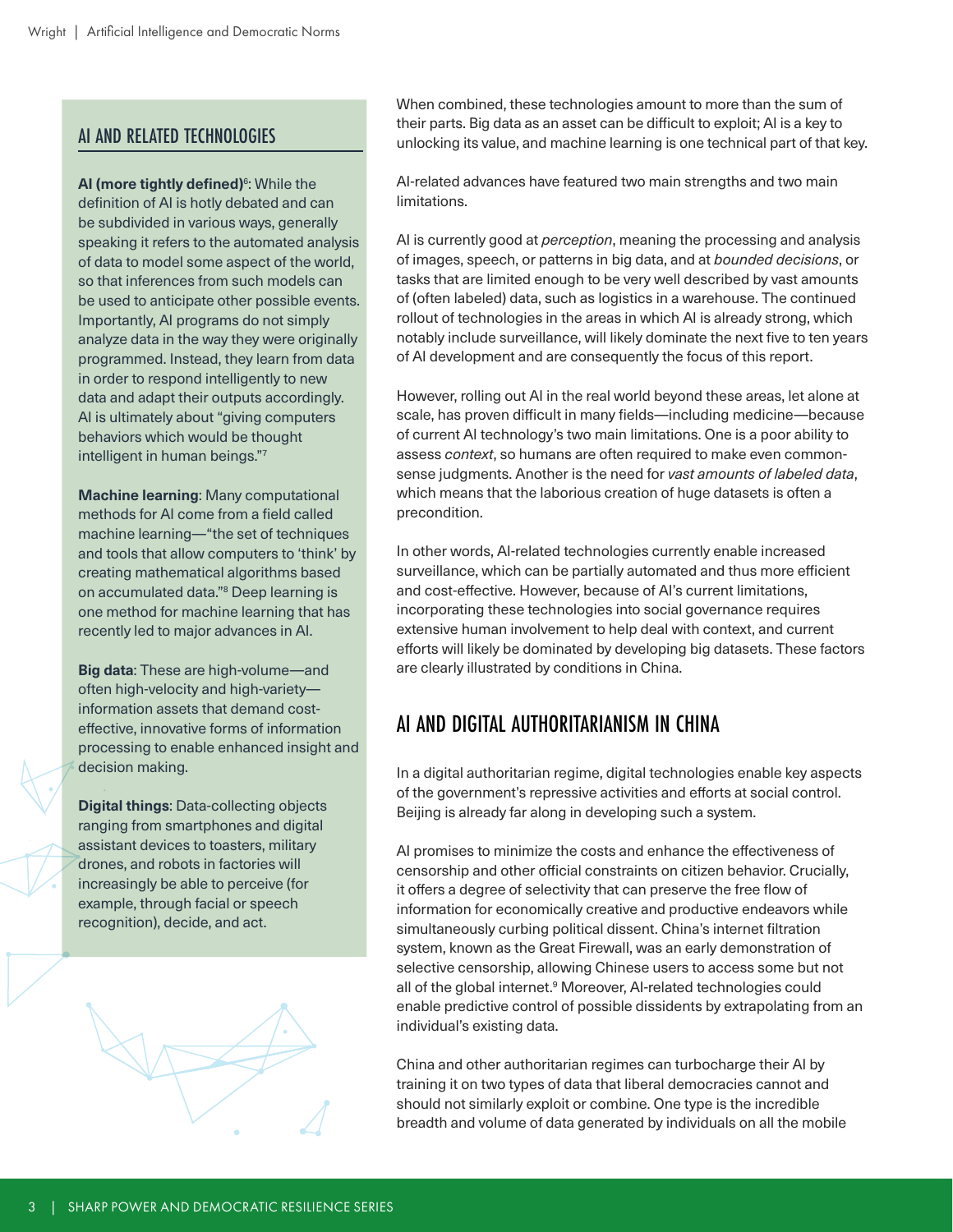devices or digital platforms they may carry and interact with in their daily lives, referred to here as "broad data". The second type is "ground truth" data from tax returns, medical records, criminal records, police records, bank statements, genetic profiles, physical monitoring via enhanced security camera networks, and even family and friends. AI is as good as the data it trains on. The quantity and quality of data available to the Chinese regime on all individuals in society will, sadly, be excellent for training AI.

#### FIGURE: INTEGRATING TWO TYPES OF DATA FORMS A POWERFUL TRAINING SET FOR AI.<sup>10</sup>



**BROAD DATA (quantity)** 

On the street:

- Facial recognition technology
- Street cameras



#### Government records:

· Tax returns

**GROUND TRUTH DATA (quality)** 

- · Criminal records
- · Identification documents



#### Inside the office:

· Digital assistants

• Desktop computer applications

Inside the home:

- · Smart devices or appliances
- Voice-activated digital assistants

On your person:

- Fitness tracker
- Smart phones
- Eye movement and facial expressions





Online activities:

- · Social media habits
- Online payments
- Browsing history

#### Your activities:

- Location history
- Family and friends
- · 24 hours per day



#### Financial information: • Bank statements

• Credit history



#### Health information:

- · Medical records
- · Genetic data



#### Physical monitoring:

- · Closed-circuit television cameras
- Location information
- · Biometrics



#### Family and friends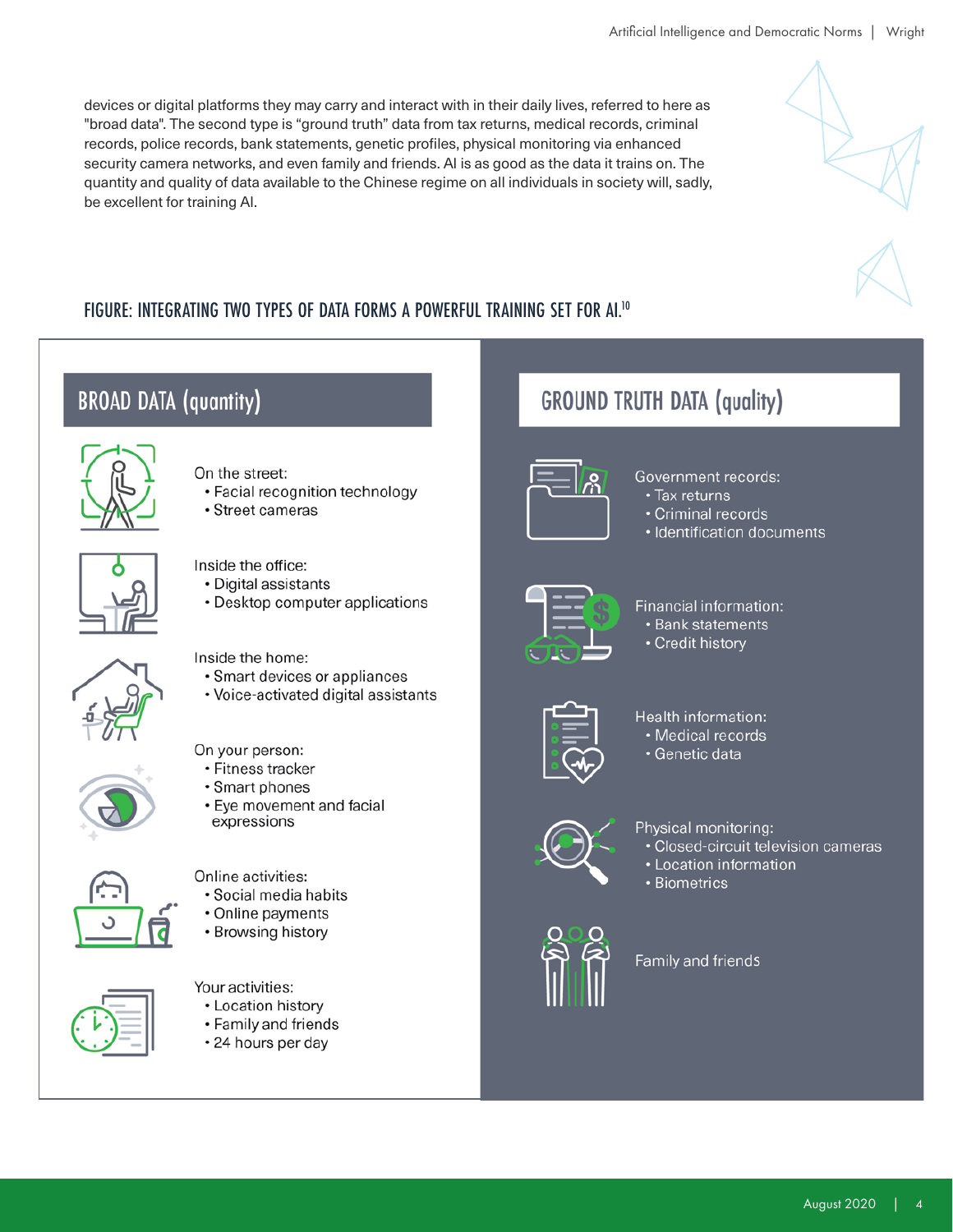This integration of different types of data is critical. Often, only governments hold the incredibly valuable "ground truth" data that act like labels for the broader information that might be collected from smart devices; if they do not hold these official records themselves, they typically regulate who can access them. The Chinese government's surveillance and incarceration of the Uighur minority in Xinjiang Autonomous Region, through the "Integrated Joint Operations Platform" and other mechanisms, notably brings together diverse forms of data.11 Leaked documents from inside the reeducation camp network in Xinjiang have described the importance of "one person, one file."<sup>12</sup> More broadly, the various social credit systems being rolled out across China have sought, with varying degrees of success, to integrate data that existed separately.<sup>13</sup> Many local social credit experiments explicitly look to fold together government and private-sector data.14

International assistance programs may be encouraging data integration in developing democracies without sufficient consideration of its ramifications. The World Bank, for instance, promotes digitizing government processes and interactions with citizens,15 and global measures of publicsector digitization show that it has increased in every region since the relevant indicators were first examined.

The private sector also provides digital services that billions of people want, and firms around the world are exhorted to undergo "digital transformation" or risk becoming the next corporate dinosaur to face extinction.16

Thus, the challenge for democracies and democratic civil society is to build digitized systems that enable economic and social development but do not afford a shift to authoritarianism.

While technical and regulatory solutions may help, only one response can deny the full-fledged digital surveillance state what it truly needs—high-quality and high-quantity integrated data to train its AI systems.

#### IDEAS FOR CIVIL SOCIETY: THE BENEFITS OF BUILDING AND MAINTAINING DATA SILOS

According to many in the public and private sectors, conventional wisdom says to simply break down "silos," in which one department's data is isolated from the rest of the organization—much like grain in farm silos. That conventional wisdom is wrong.

In the field of international development, breaking down silos in favor of integration is staple advice for the public sector. It appears, for instance, in World Bank reports with titles like *Digital Dividends* (2016), *Big Data in Action for Government* (2017), and *Data-Driven Development* (2018).17

Private-sector advice concurs. The *Harvard Business Review* describes the "demon that … often makes initiatives impossible: data silos." It continues, "expect 80% of the work in becoming datadriven to be integrating your data."18 Prominent technology entrepreneur Thomas Siebel's recent bestselling book *Digital Transformation* declares, "a unified data stack is a prerequisite."19

Given the threat posed by digital authoritarianism, this conventional wisdom is dangerous. In the political realm, by analogy, power in a democracy is deliberately siloed among different branches of government and other independent institutions. This can make for slower and messier decision making, but it also brings profound benefits, because a single unified power center provides much greater affordances for tyranny. So too with data.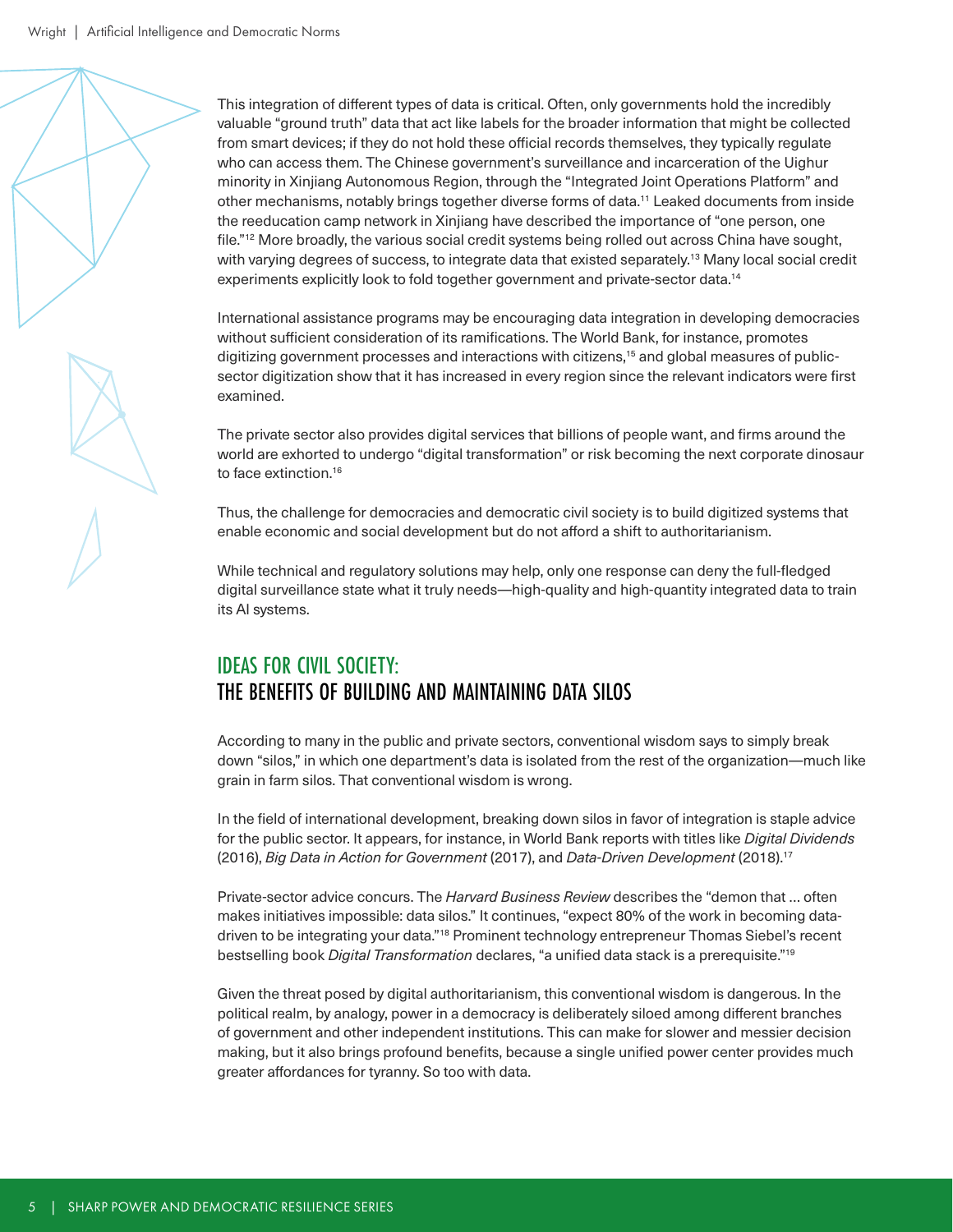Some data-sharing can clearly yield efficiencies, but just as clearly, breaking down all silos is neither necessary nor beneficial. It is not obvious why innovation or services would be stifled by denying the tax service unfettered access to individuals' medical records, genetic data, or interactions with local government. Data can instead be shared between silos on a case-by-case basis with appropriate permissions—this is the difference between authoritarian mass surveillance and the limited surveillance necessary to combat crime or terrorism and perform other legitimate government functions. China's social credit system aims to do away with silos, in order to better achieve authoritarian control.20

Siloing data also enhances security in the face of external threats. The disastrous Chinese hack that stole intimate data on about 22 million government employees, including those with security clearances, from the U.S. Office of Personnel Management illustrates the inherent risks of building a giant repository of valuable information.<sup>21</sup> If the records had been stored separately, the damage from any hack would have been much less severe. Similarly, when the *Titanic* hit an iceberg in 1912, its bulkheads were not tall enough to contain the water in the breached compartments, and the entire ship consequently sank.<sup>22</sup>

Civil society's role should be to think carefully about where authoritarian affordances will arise in AI-related technology and what sorts of silos are necessary to prevent them. With respect to COVID-19, public health data must be collected. Contact tracers, for instance, need to document the recent movements and interactions of infected people in order to understand and control the contagion—a central tool in public health since the 1850s. But this data must be rigorously protected, held separately from other government and private-sector data, and eliminated once it is no longer needed, despite the temptation to keep it. Civil society experts in technology, law, policy, and advocacy should all participate in determining how these sorts of distinctions *can* be made, as well as what governments and technology companies *should* do to implement them.

Digital public health surveillance requires democratic accountability and robust legal frameworks to protect both individual freedom and public health, and these in turn are implicated in rapidly advancing discussions on digital sovereignty.

## DEMOCRATIC DIGITAL SOVEREIGNTY AND THE PROTECTION OF BASIC STATE FUNCTIONS

Vulnerable and emerging democracies should not be presented with a false dichotomy between either a borderless internet where anything goes or closed authoritarian systems of digital surveillance, censorship, and oppression. Forcing states to choose from those two extremes only helps the case being made by authoritarians. We need to afford fragile democracies plausible alternatives.

While all countries are now interdependent in various ways, the sovereignty of states is still profoundly important. Countries like Germany, France, and the United Kingdom are all working to ensure that they can exert sovereign control over aspects of the internet and digital technologies that they fear could threaten their political systems and societies.<sup>23</sup> This imperative has the unhappy consequence of appearing to validate the long-standing calls of authoritarian states like China and Russia for digital sovereignty.<sup>24</sup> But all countries must develop ideas about digital sovereignty. Democracies must confront the problem and develop their own ideas about digital sovereignty rather than clinging to an unrealistic vision from the early years of the internet.

**Civil society's role should be to think carefully about where authoritarian affordances will arise in AI-related technology and what sorts of silos are necessary to prevent them.**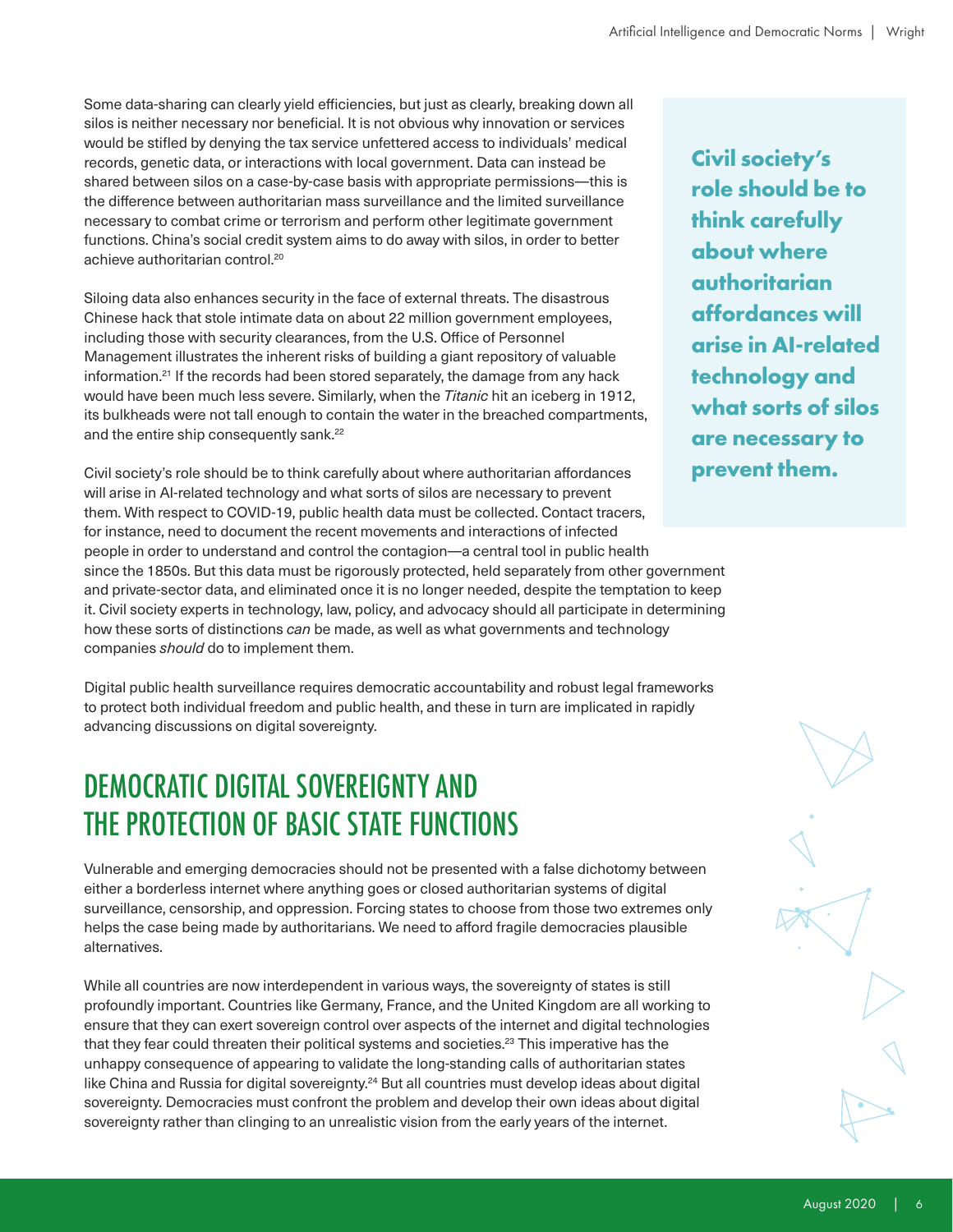Until humanity does away with states, states will continue to exist and rest on sovereignty. This does not deny the importance of, for instance, individuals' rights or states' interdependence. Our globalizing world is interdependent *and* states matter profoundly. "Digital sovereignty" as a term should be recaptured for use by liberal democracies by redefining it. Instead of the way that authoritarian states have previously used digital sovereignty—to advocate for absolute control by states over the internet—it should be understood as the digital face of the broader principle of sovereignty as supreme power within a state. This would afford democracies space to articulate more democratic visions for accountable forms of governance in the digital realm.

The following are just a few examples of the state functions that must be extended to the digital realm, particularly in light of the COVID-19 crisis:

- **• Ensuring democratic accountability:** People around the world have handed enormous volumes of personal data to powerful technology companies based in foreign countries. Only sovereign states can hold such companies accountable to democratic institutions, like competitively elected legislatures and independent courts, for any abuses by or on their platforms. Democratic governments should be able to impose controls on the spread of truly harmful content like child-abuse imagery, and they must be empowered to enforce legal protections for sensitive medical and public health data. In other words, state officials are there to safeguard the interests of the people they represent.
- **• Defending democratic integrity:** Democratic states have an obligation to defend their societies against authoritarian sharp power campaigns, and this requires making and enforcing relevant laws as well as developing cybersecurity capabilities that are fit to purpose and subject to independent oversight. While private-sector allies are vital, democratically accountable leaders need to have the means to respond to authoritarian influence efforts aimed at sowing division and warping domestic politics. The dangers such campaigns can pose are demonstrated by the disinformation and conspiracy theories emanating from China and Russia surrounding COVID-19.25
- **• Collecting taxes and responding to economic shocks:** If the AI-related digital economy becomes as large as anticipated, and if that economy cannot be taxed because of international tax avoidance by major technology companies,<sup>26</sup> then states will be unable to fund vital services. They will eventually have to exert sovereignty by levying taxes from the relevant firms and activities. Moreover, since the outbreak of COVID-19, states have responded to the threat of economic collapse by providing emergency funding to businesses and individuals on a scale that no private-sector entity could match.

Civil society must help governments constructively think through the challenges of digital sovereignty and help answer a key question: *how can we afford governments models of democratic digital sovereignty?*

**Civil society should continue moving toward the recognition that borders matter for data storage, analysis, and flows—and policy researchers should break each area down to develop more granular accounts of how countries can vet and interact with external digital regimes.**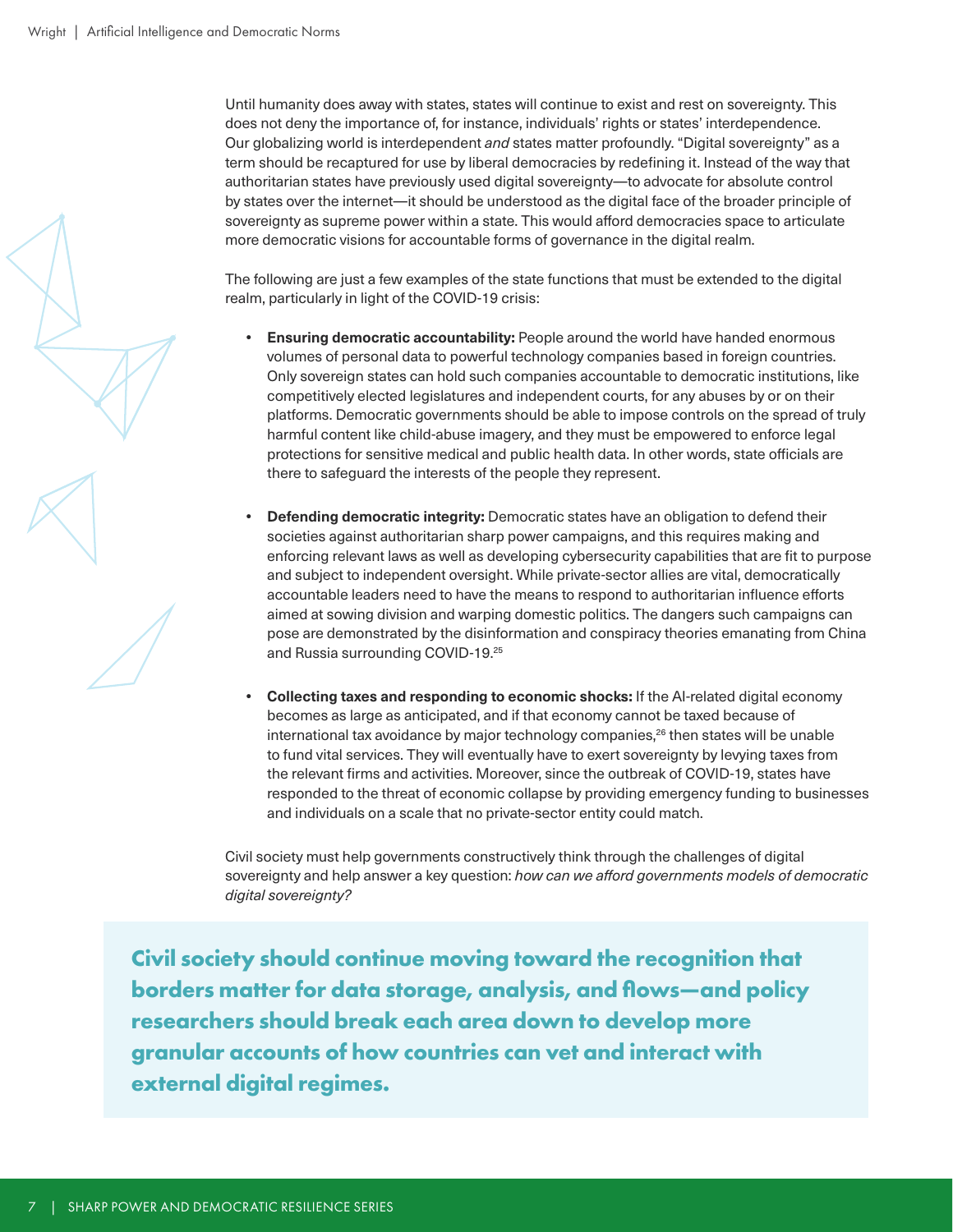#### IDEAS FOR CIVIL SOCIETY: AFFORD NEW MODELS OF DEMOCRATIC DIGITAL SOVEREIGNTY

Various models of democratic digital sovereignty will likely emerge in the coming years. This discussion need not reinvent the wheel, as it can essentially transfer debates about human rights to the digital sphere.<sup>27</sup> Democratic digital sovereignty must balance two factors: sovereignty and the protection of individual freedoms.

**• Control of information storage, analysis, and flows:** The United States currently stores some 92 percent of the Western world's data.<sup>28</sup> These democratic states would obviously not allow 92 percent of their cloud data to be stored in China or Russia, which suggests that the location of data storage is a matter of sovereign interest. In fact, France and Germany have launched a European cloud project to avoid dependence on either the United States or China.29 Many other countries face similar challenges as Chinese firms move into the African cloud market,<sup>30</sup> and the services of Chinese technology giants like Alibaba already have advantages in regions like Southeast Asia.<sup>31</sup> In addition to storage, data are increasingly analyzed in the cloud,<sup>32</sup> and unfettered flows of information from China or Russia are a live issue given those regimes' efforts at election interference. Much useful civil society work has begun to examine these issues, for example at the Internet and Jurisdiction Policy Network.<sup>33</sup>

Civil society should continue moving toward the recognition that borders matter for data storage, analysis, and flows—and policy researchers should break each area down to develop more granular accounts of how countries can vet and interact with external digital regimes. For instance, a state might only allow cloud analysis of its citizens' more personal data in countries that meet specific standards. Civil society advocates could then push to apply these models.

**• Protecting individuals from their own state:** For sovereign control over data to be truly democratic, there must be protections for individual freedoms and human rights, including from abuses by the state in question. However, moving sole responsibility for and control over personal data to individuals is no solution on its own,<sup>34</sup> and it would not address unwanted side effects like the spread of misinformation or lack of transparency.35 Instead, the best approach will probably involve some variant of data protection law, whether of the more patchwork U.S. or uniform European Union type,<sup>36</sup> and surveillance reform.

Civil society should argue for laws and regulations that enhance individual privacy and security and prevent routine mass surveillance. This would include, for instance, affording individuals with options to see their data in understandable formats, to easily delete it, and to not have it shared as a simple default.

There is a critical need to develop plausible models of non-authoritarian digital sovereignty that will protect individuals' rights and resist authoritarian influence, as increasing global competition with authoritarian powers will require democracies to find new ways to cooperate (and compete) digitally across borders. The next two sections consider this competition, and specifically how to counter authoritarian sharp power campaigns involving AI-related technologies, both within states and at the international level.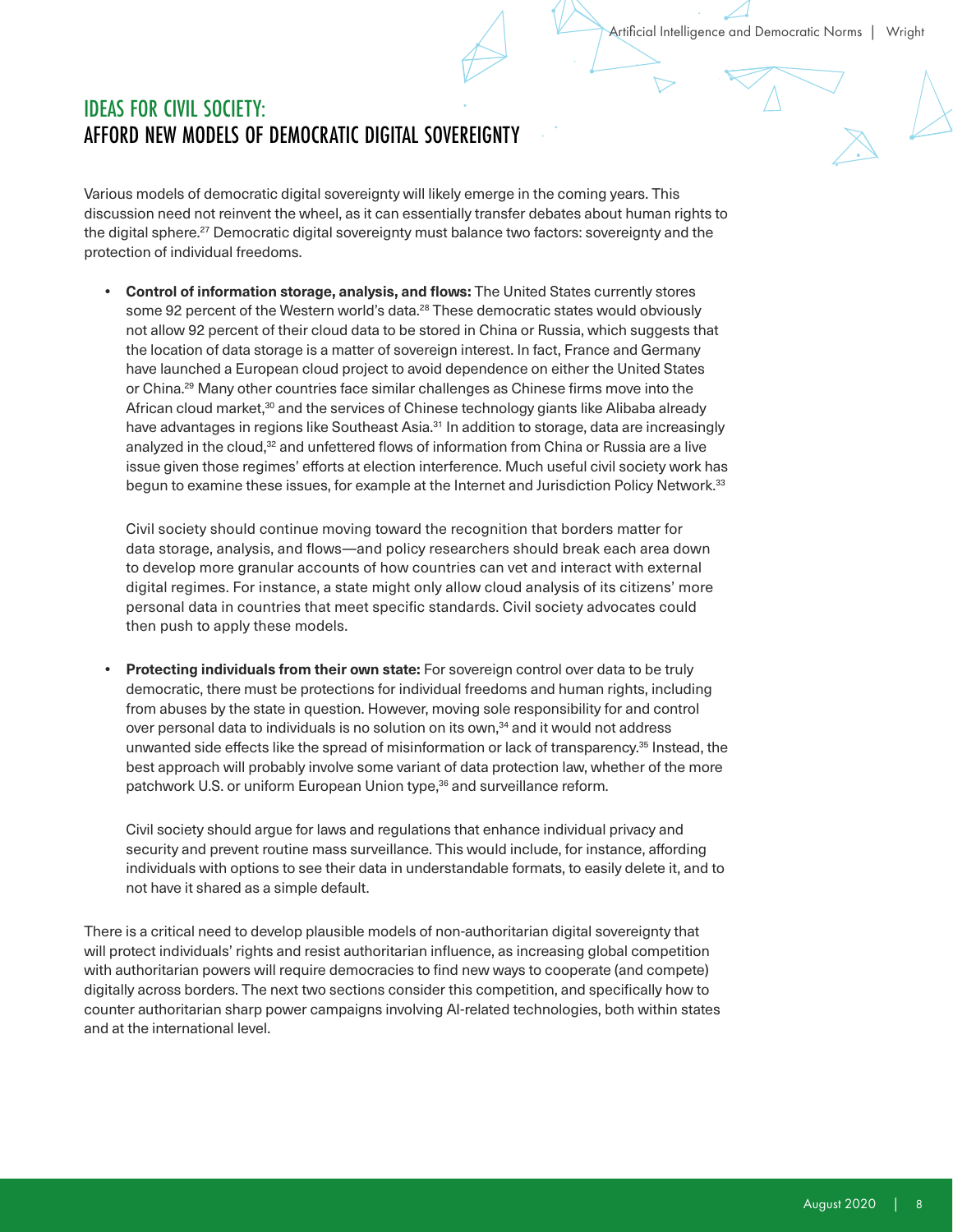## AI AND DUAL-USE MARKETING TOOLS

**Microtargeting** is a form of online targeted advertising that can employ AI to analyze personal data and identify specific audiences or interests.<sup>37</sup> Platforms like Facebook produce the data that make commercial microtargeting possible,38 and that microtargeting apparatus in turn affords political exploitation, as in the Cambridge Analytica scandal.39

**Social bots** are algorithmic software programs designed to interact with or send information to humans. Bots capable of amplifying commercial messages can also have political uses.40 Such bots published perhaps a fifth of all tweets about the 2016 U.S. presidential election and a third of all tweets about Brexit. They may have spread propaganda in 50 countries.<sup>41</sup> Most bots are not yet powered by sophisticated AI, but those enhancements are becoming available and will further automate campaigns.42 Conversational "chatbots" or AI personas represent another major field for research and development.43

## SHARP POWER AND AI WITHIN GLOBAL SWING STATES

Global competition has intensified over the past decade, with great powers like the United States, China, and Russia competing for influence within states that they might tilt in their favor, such as Indonesia, Hungary, India, or across sub-Saharan Africa. The AI-related technologies afford opportunities for authoritarian states to exert sharp power within these global swing states, amongst which are many fragile democracies or would-be authoritarian regimes that have yet to entrench themselves. Beyond sowing discord via disinformation campaigns, as seen with COVID-19,<sup>44</sup> AI can help penetrate the open and accessible cultural, academic, media, and publishing sectors within democratic countries. This threat arises from the ways in which the digital marketing business evolved in the U.S.-dominated tech ecosystem, as well as from the technical character of AI itself.

The greatest single factor enabling the authoritarian AI offensive is a profound market failure. The tech industry has made colossal efforts to develop advertising and marketing tools, which is understandable given that global ad spending on social media alone amounted to some US \$84 billion in 2019.<sup>45</sup> But there is no equivalent market incentive to build tools that defend users from improper influence or manipulation.

Indeed, protecting users costs businesses money. As the huge costs of even basic defensive measures emerged, for instance, Facebook took a big hit. The *Financial Times* described how "investors were particularly spooked in July 2018 by warnings from the company itself about the huge financial costs of tackling problems such as disinformation, data protection and other online abuses."46 This largely explains why Facebook concentrated on cheaper AI-heavy responses to the problem,<sup>47</sup> even though, as explained below, an effective defense requires many expensive human workers as well. Perhaps a robust democracy like the United States can get away with weaker protections, or perhaps not, but it is a certainty that fragile democracies remain extremely vulnerable. Facebook anticipates most user growth in the Asia-Pacific region, yet it fails globally to transfer contentmoderation manuals to foreign markets—let alone providing required local adaptation—and struggles with translation across its dozens of supported languages.<sup>48</sup>

AI's technical character helps explain why effective defenses against authoritarian information campaigns are costly. AI's strength at visual or auditory perception enables the creation of "deepfakes"—synthetic but highly convincing media materials. However, because AI lacks contextual knowledge and creativity, information campaigns require human-machine teams to mass-produce effective messaging. Facebook banned some uses of deepfakes in 2020,<sup>49</sup> but human-AI teams of attackers exploit the context-related weaknesses of AI defenders in many ways. They constantly blur lines by using subtle gradations of fakeness, placement of true content in fake contexts, subtle cropping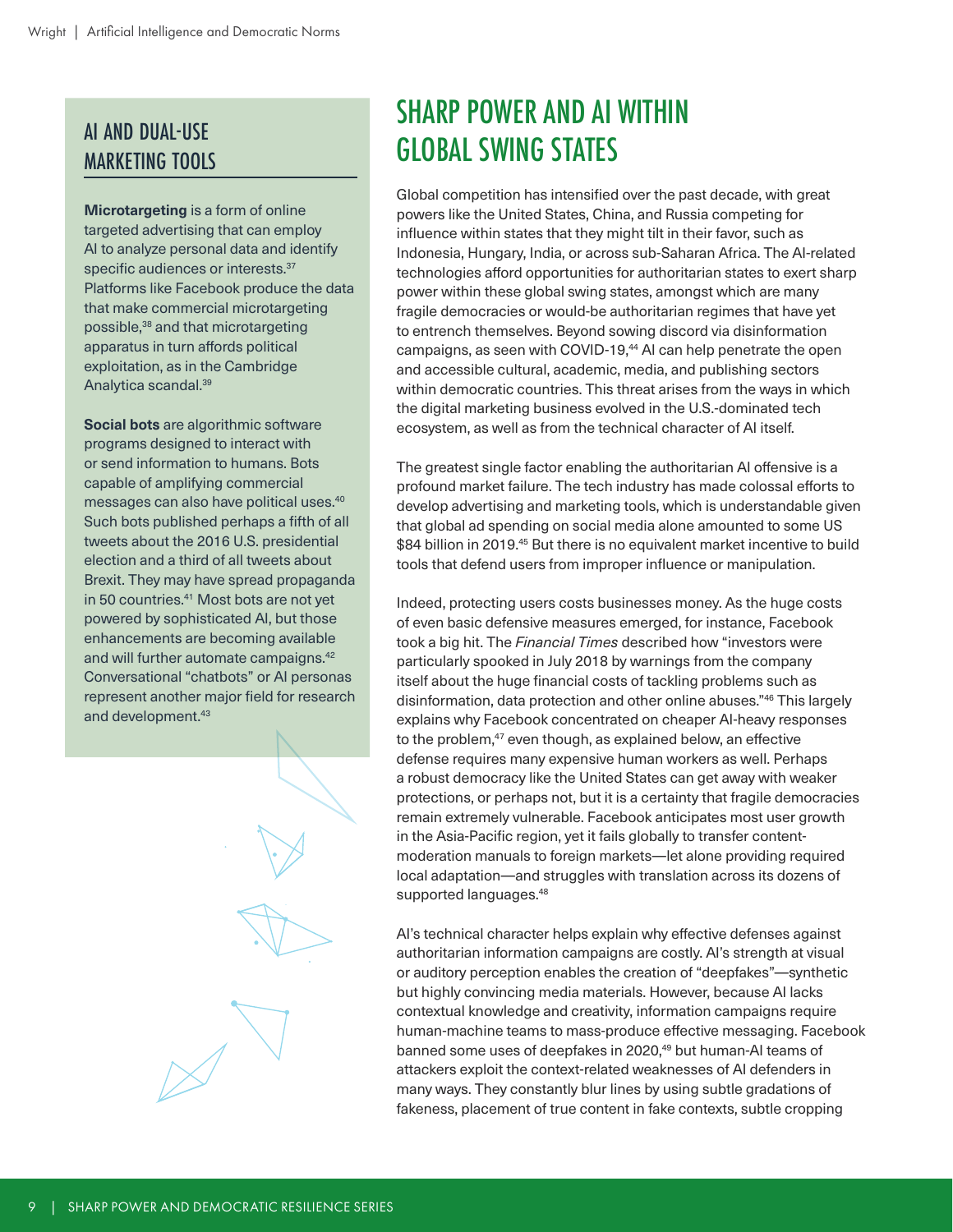of images and video framing, and "satirical" or "humorous" deepfakes that are not banned. An adequate response to these techniques requires expensive human staffers in addition to AI-based detection.

AI affordances for authoritarian information activities are already being exploited quite broadly. A recent survey identified 53 foreign influence efforts targeting 24 countries from 2013 through 2018.<sup>50</sup> Authoritarian governments are willing to spend heavily when influencing foreign populations.51

The pervasive employment of AI will shape many other aspects of life, potentially to authoritarians' liking. Facial recognition systems can be deployed in workplaces, at turnstiles in sporting arenas, or at subway systems' entry gates. IBM promoted "smart cities" years ago, but China is now forging ahead and building integrated urban surveillance networks at an incredible pace.<sup>52</sup> There is potential demand for such technology in the developing world, particularly for India's vast urbanizing population or the extra billion people expected to be born in Africa in the coming decades. If leading democracies fail to offer these societies an alternative to the Chinese version of smart cities and other new AI-related technology, the authoritarian model will succeed by default.

#### IDEAS FOR CIVIL SOCIETY: TECH–CIVIL SOCIETY COLLABORATIONS AFFORD INDIVIDUALS AND STATES THE MEANS TO DEFEND THEMSELVES

Civil society, in cooperation with government and big tech corporations where possible, can aim to correct market failures by giving citizens the means to safeguard democratic integrity against malign information operations, while preserving the basic openness of the information environment.

**• Civil society and digital technical experts should increase efforts to co-create solutions***.*  Above all, civil society should find ways to work with technical experts to develop solutions that can be applied in a variety of settings around the world. These solutions must be cost effective and preferably "open source,"<sup>53</sup> and they must allow local partners in various countries to draw on their own ground-truth insights, as well as a global network of expertise and other resources. Given the scarcity of such expertise, it is important to maintain a global perspective and ensure that the need to mitigate threats in fragile democracies is not overshadowed by prominent political concerns in rich countries like the United States, such as algorithmic discrimination or lack of diversity in big tech.<sup>54</sup>

"Choice Shield" is one example of an early-stage project that emerged from interactions among academics from the cognitive and communication sciences, civil society, and technologists.<sup>55</sup> It aims to afford people the ability to choose what they see on social media without censorship—using an app or browser extension. Users can decide how many manipulated images they want to see, and select which organizations will rate those images as manipulated. The code and tools will be open source. Conceptual prototypes piloted in two 2019 studies showed considerable appetite among users for control over what they saw on Facebook. Tools that give users more tailored control already exist in a more limited version,56 and revealingly there was some legal pushback from Facebook before the 2016 U.S. election changed the political climate.<sup>57</sup>

**• Protecting elections requires building technical capabilities ahead of time and sustaining them within fragile democracies***.* When it comes to funding, global civil society must take a long-term approach, building technical capabilities and sustaining them over time rather than generating ephemeral projects shortly before national elections in fragile democracies.



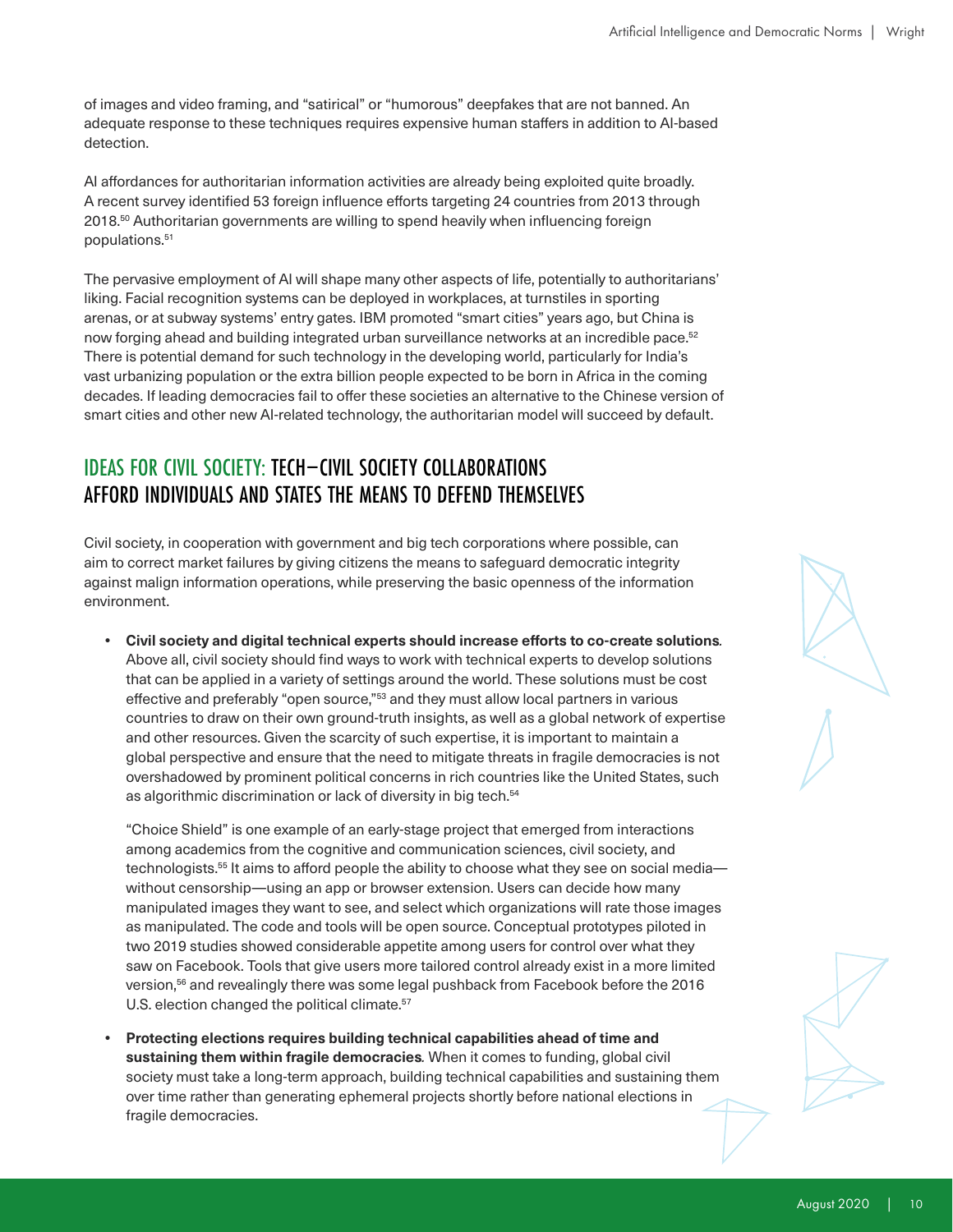- **• Civil society groups should push—globally and in each country—for social media platforms to adequately fund and implement appropriate, carefully tailored, and wellinformed content moderation in all countries where they operate, and not just during elections***.* Activists and users in fragile democracies should not have to address their concerns to powerless local representatives or a distant corporate headquarters in the United States.
- **• The integrity of the information ecosystem must be defended.** Civil society will have to devote attention to the broader information environment. Combating AI-enabled influence operations requires a healthy media landscape with diverse and independent news outlets—including public service broadcasting where possible—and a well-crafted and wellenforced framework of domestic laws.

Similar ideas apply to areas like smart cities—co-creation, cost effective and open source methods, and global foundations with local understanding. That global scale is key for AI.

## SHARP POWER AND AI IN INTERNATIONAL FORA

Much about AI-related technologies happens at global scale. The United States and China, with their respective corporate tech titans, compete for influence in international fora. They play a crucial role in shaping the potential digital futures of the world's roughly 5 billion unique mobile phone users, 4.5 billion internet users, and 3.8 billion active social media users.58

Global norms are one area of competition, with important multilateral work on AI ethics taking place at fora like the Organization for Economic Co-operation and Development (OECD) and eminent international commissions that—when led by democracies—stress safeguards against election interference and for human rights.59

Technical standardization, however, represents an equally if not more significant area of competition. Standardized specifications enable the interoperability of products and technologies.<sup>60</sup> They are crucial because of what they afford: depending on its design, the AI being built into the fabric of people's lives could either facilitate or obstruct the formation of integrated authoritarian surveillance states.

It matters profoundly, for instance, whether digital things—toasters, cars, lights, office furniture, medical equipment—have privacy baked into their design and defaults, or if they form an open and integrated book for comprehensive surveillance. Many experts argue that authoritarian governments tried to embed the latter model into standards for the "internet of things" at the United Nations' International Telecommunication Union (ITU) through a "Digital Object Architecture" scheme that would have assigned each digital object a unique, persistent, government-registered identifier.<sup>61</sup> If that happened, the pervasive technology would naturally afford authoritarianism, even if a fragile democracy's domestic safeguards staved it off in practice. Similar debates surround facial recognition, video monitoring, and city and vehicle surveillance.<sup>62</sup>

Standards are voluntary, and authoritarian states cannot force them on powerful democracies like the United States. Indeed, Europe and North America can draw on standard-setting bodies—such as the Institute of Electrical and Electronics Engineers (IEEE) and the 3rd Generation Partnership Project (3GPP)—that are dominated by their domestic industry players. But international fora like the ITU, the International Organization for Standardization (ISO), or the International Electrotechnical Commission (IEC) are pivotal for AI's effects on fragile democracies or swing states for four reasons: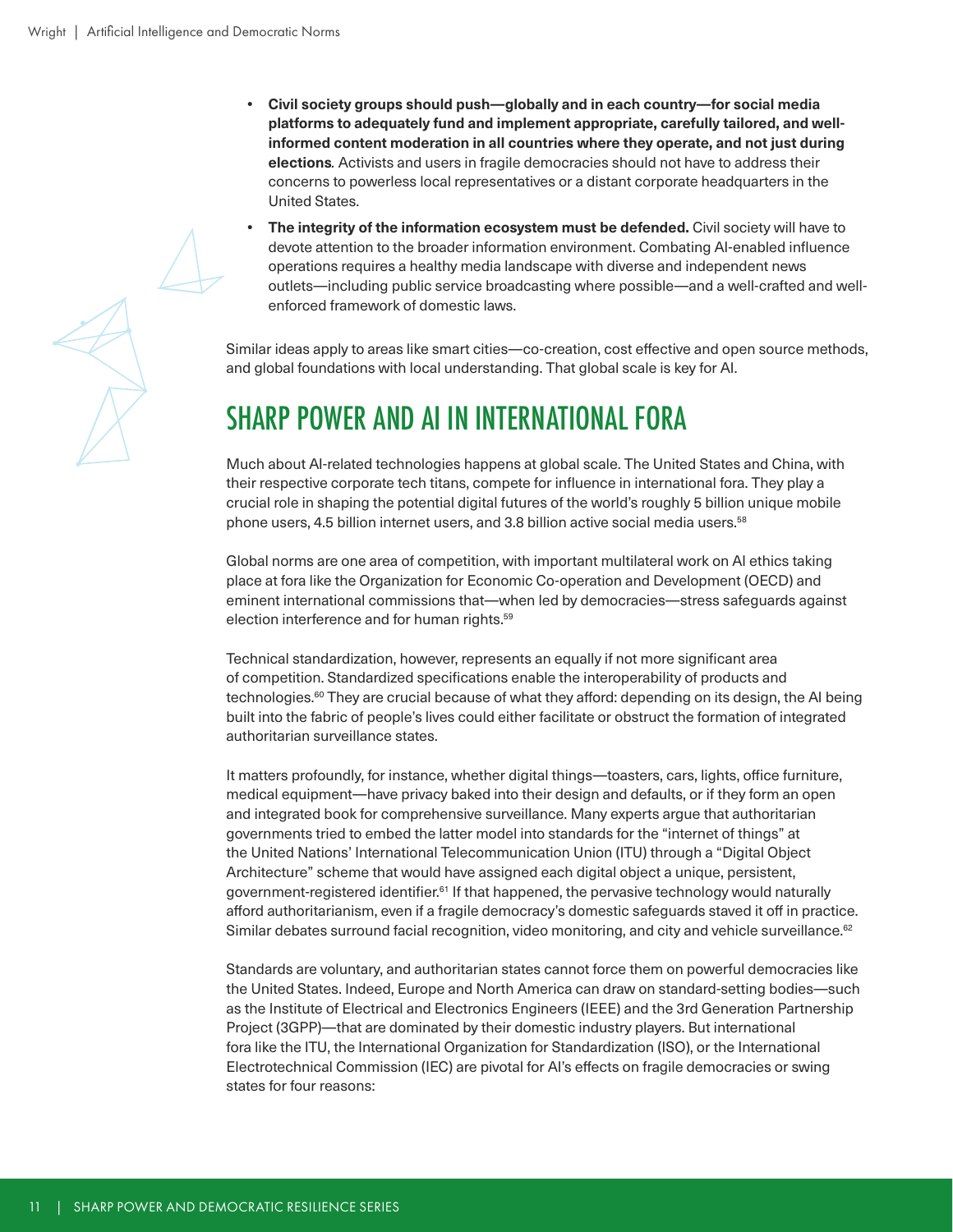- These bodies' standards are often adopted by member states that lack the resources to develop standards themselves, particularly developing African, Middle Eastern, and Asian states that have accepted infrastructure projects and surveillance technology sponsored by China's Belt and Road Initiative (BRI).63
- Standards that allow the measurement and improvement of AI products' quality, effectiveness, and safety may increase social acceptance in new markets, $64$  broadening the technologies' potential impact.
- Standards can favor one country's products and cement commercial advantages. A standard put forward by China's ZTE and China Mobile and accepted in June 2019 governs the "requirements and functional architecture of a smart street light service," including an option to "add video monitoring capabilities when deploying smart street lights." The requirements not only raise surveillance concerns, but also reportedly "reflect the design of ZTE's Smart Street 2.0 street light, including back-end architecture and functionality," providing a big edge to the company.<sup>65</sup>
- Standards afford greater or lesser individual protections. They could enable or limit the use of streetlight surveillance to identify and track people in public, or the exploitation of digital things with inbuilt government identifiers to amass comprehensive information about people's personal lives.

China also influences international tech standardization by changing facts on the ground. Multiple "memorandums of understanding" with BRI partner countries incorporate standardization clauses, and China has translated more than 500 domestic standards into English.<sup>66</sup> The country's vast internal market lends considerable influence to these rules. The importance of standard setting to the regime is underscored by the attention it has apparently received from General Secretary Xi Jinping, who reportedly declared that "standards determine quality," and that one can achieve "high quality only with high standards."67

But Chinese influence on standards, while growing, should not be overstated, and pushing back too hard poses risks. China far from dominates key standardsetting bodies like the ISO or IEC, and its new technical expertise deserves a legitimate role in establishing global standards. For instance, although China increased its participation in ISO technical committee and working group secretariats between 2011 and 2018, China's share was still under 10 percent in 2018. Its share continues to be dwarfed by the European Union, United Kingdom, United States, and Japan who together hold almost all the rest. 68 Moreover, splitting international standards would only escalate global competition. China is rumored to be considering an "Asian Standardization Organization" akin to the Asian Infrastructure Investment Bank, which attempts to rival the Bretton Woods economic institutions created by democratic powers—that would be available first to Asian BRI partner countries and then more widely.<sup>69</sup>

The question for civil society is how best to resist authoritarian influence in international fora.

**Standards are voluntary, and authoritarian states cannot force them on powerful democracies … But international fora like the International Telecommunication Union (ITU), the International Organization for Standardization (ISO), or the International Electrotechnical Commission (IEC) are pivotal for AI's effects on fragile democracies or swing states.**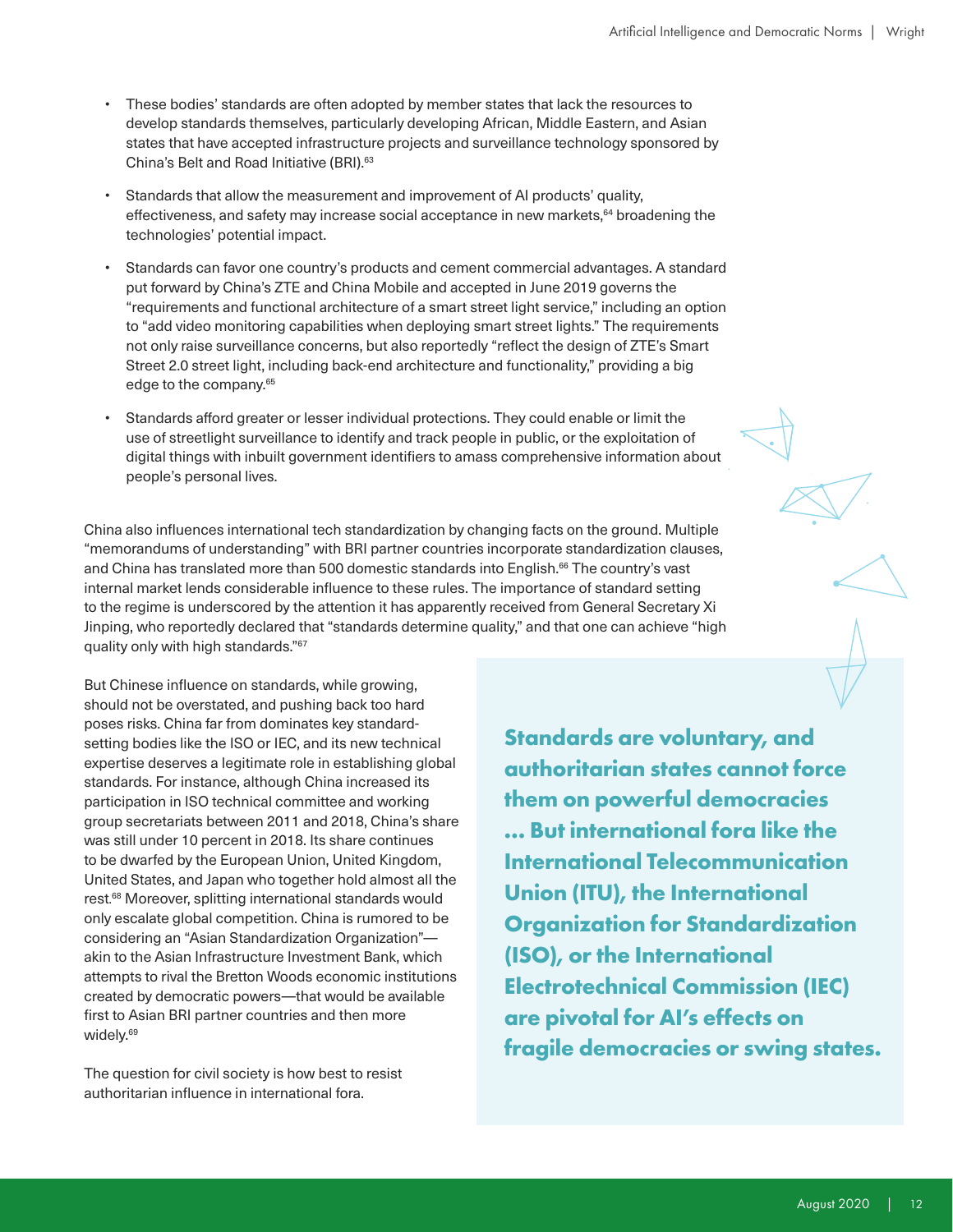#### IDEAS FOR CIVIL SOCIETY: RESIST SHARP POWER IN INTERNATIONAL FORA

To engage constructively and effectively in international fora, four clear steps must be taken by civil society.

- **• First, to achieve global aims—which are needed given AI's global scale—civil society requires new funding and collaboration with tech expertise.** Given scarce global AI expertise,70 this will have to include links between technical experts in well-resourced democracies and local organizations focused on human rights or consumer advocacy.
- **• Second, civil society should aim for ambiguous, overlapping global AI governance without exacerbating Sino-U.S. competition.** Effective governance should involve multistakeholder groups (including governments, private sector, academics, and civil society), while simultaneously limiting the broader risks that could result from splitting up multilateral organizations like the ITU, ISO, and IEC. Civil society should help develop ideas of non-authoritarian digital sovereignty that protect individual rights. Those more granular approaches to information storage, analysis, and flow will facilitate new multistakeholder ways to bolster cooperation between democracies and compete with authoritarian influence.
- **• Third, civil society should use international fora to help develop and promote AI standards that afford democratic practices and individual privacy.** For instance, the strategic encouragement of data silos militates against a centralized and integrated "internet of things" that might be exploited by state authorities or other malign actors. Democratic digital sovereignty related to AI standards can build in privacy or even human rights by design.71 Civil society should also anticipate pushback from some Western companies. Privacy may be against some current business models (for example, Facebook)<sup>72</sup> but more compatible with others (such as Microsoft or Apple, each of whose market capitalization of approximately \$1.4 trillion dwarfs Facebook's valuation of around \$610 billion).
- **• Finally, civil society should specifically contribute to transparency and oversight of global AI governance at international and regional fora.** The ITU notably lacks transparency about how decisions are reached, and civil society representatives rarely attend standard-setting meetings. Independent civil society monitoring and analysis can help countries with limited technical expertise better understand the intended and unintended consequences of potential standards and norms under discussion at these fora.



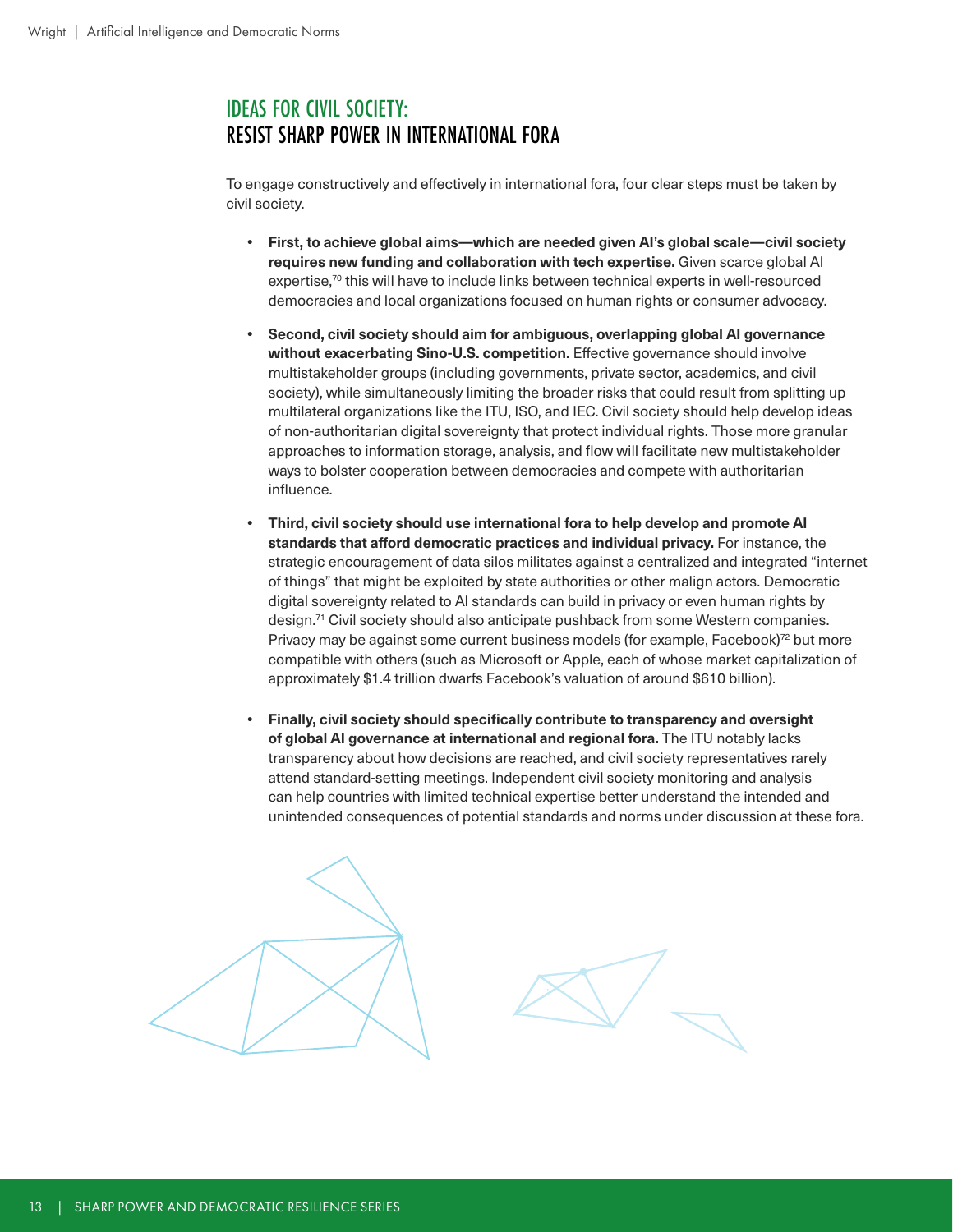## **CONCLUSION**

If China offers you a free lunch then perhaps, as the saying goes, you are the lunch. But if hundreds of millions of Chinese people seem to be eating well, few others will reject an offer of apparently free food—especially when there is no obvious alternative. Similarly, authoritarian standards for AI-related technologies may appear acceptable, without obvious alternatives. Civil society can help afford alternatives that are better for democracy.

For many years now, smartphones and other common devices have conducted constant surveillance to provide users with desirable services. Economic growth has come to depend on digitization and the collection and processing of big data. In 2020, democracies and authoritarian regimes alike are employing intrusive health-related surveillance to combat COVID-19, and in some cases they appear to be achieving success.<sup>73</sup>

As daunting and inexorable as they may seem, AI-related technologies are still young, and it remains possible to continue delivering their many benefits while minimizing the affordances that could facilitate shifts toward authoritarianism.

Civil society can contribute to this goal by anticipating the dangers afforded by some paths—such as the heedless elimination of data silos that could help protect individual rights—and by collaborating with technologists to develop better models for fragile democracies in particular. Democracies have adapted and thrived through past episodes of profound technological change. Now, they must again adapt, not least to develop models of democratic digital sovereignty and afford new opportunities rooted in democratic norms. A robust civil society may be the greatest asset in the struggle to ensure that the current digital revolution results in more resilient liberal democracies.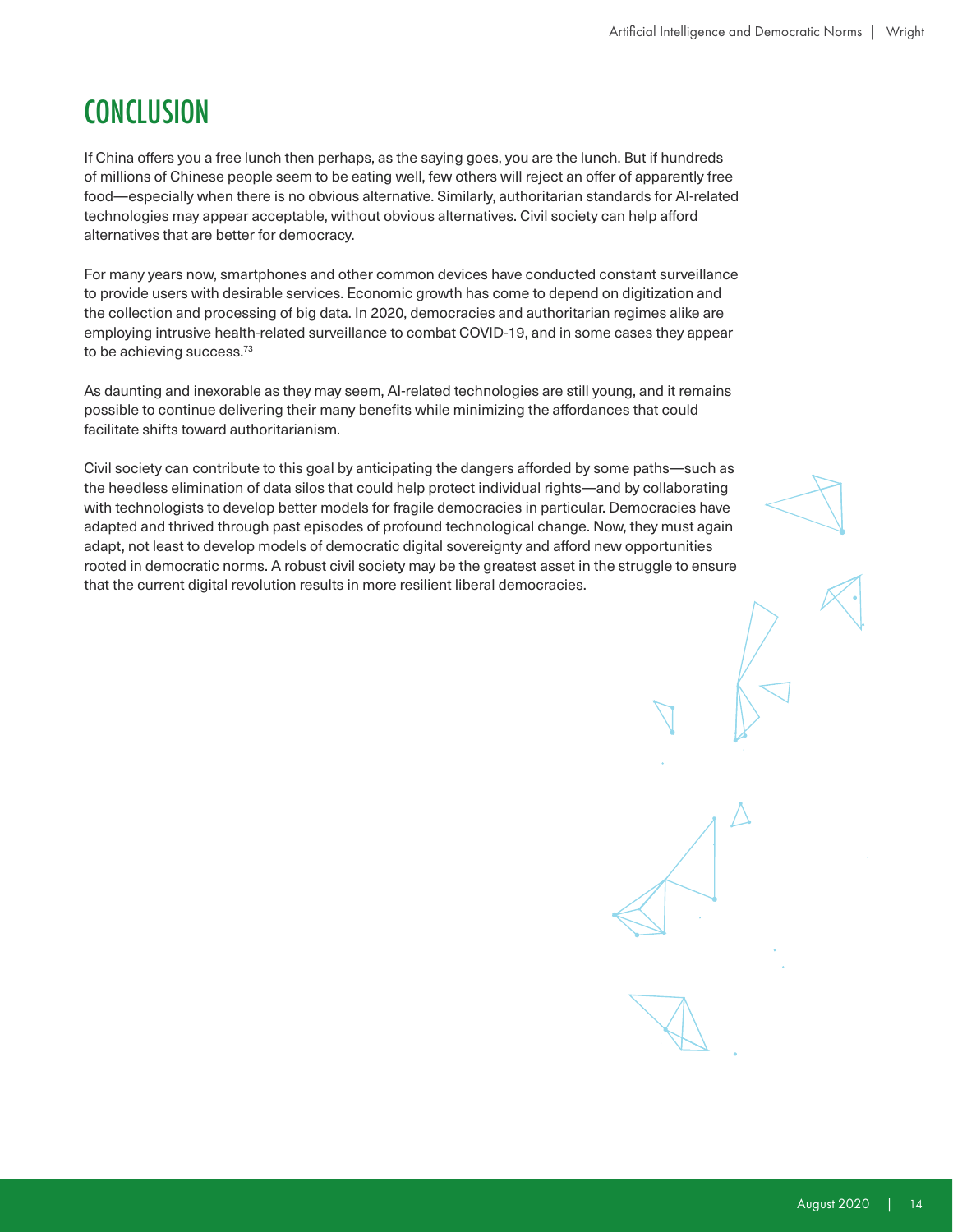#### **ENDNOTES**

1 Christopher Walker, Shanthi Kalathil, and Jessica Ludwig, "The Cutting Edge of Sharp Power," *Journal of Democracy* 31, no. 1 (January 2020): 124–37.

2 For a recent review in cognitive science see Maxwell J. D. Ramstead, Samuel P. L. Veissière, and Laurence J. Kirmayer, "Cultural Affordances: Scaffolding Local Worlds Through Shared Intentionality and Regimes of Attention," *Frontiers in Psychology* 7 (2016).

3 Such examples are discussed in David Cannadine, *Victorious Century: The United Kingdom, 1800–1906* (Penguin UK, 2017).

4 A broad characterization is used here, because the term AI has come to refer to many significant things that are not captured by narrower definitions.

5 For further details see Nicholas D. Wright, ed., *Artificial Intelligence, China, Russia, and the Global Order* (Maxwell Air Force Base, Alabama: Air University Press, 2019). The definitions draw also on UK Information Commissioner's Office (ICO), "Big Data, Artificial Intelligence, Machine Learning and Data Protection," 2017, *[https://ico.org.uk/media/for-organisations/documents/2013559/big-data-ai-ml-and-data](https://ico.org.uk/media/for-organisations/documents/2013559/big-data-ai-ml-and-data-protection.pdf)[protection.pdf](https://ico.org.uk/media/for-organisations/documents/2013559/big-data-ai-ml-and-data-protection.pdf)*.

6 This tighter definition of AI itself is also highly debated, and is further subdivided in various ways. For instance, one might contrast "general AI" that can apply its intelligence to many tasks, against an AI such as Siri that is programmed to essentially perform a single task ("narrow AI"). This also broadly corresponds to "strong AI" versus "weak AI."

7 ICO, "Big Data, Artificial Intelligence, Machine Learning and Data Protection."

8 Deb Landau, "Artificial Intelligence and Machine Learning: How Computers Learn," iQ, 17 August 2016, *[https://iq.intel.com/artificial-intelligence-and-machine](https://iq.intel.com/artificial-intelligence-and-machine-learning)[learning](https://iq.intel.com/artificial-intelligence-and-machine-learning)*.

9 Gary King, Jennifer Pan, and Margaret E. Roberts, "How Censorship in China Allows Government Criticism but Silences Collective Expression," *American Political Science Review* 107, no. 2 (May 2013): 326–43.

10 Wright, *Artificial Intelligence, China, Russia, and the Global Order*.

11 "China: Big Data Fuels Crackdown in Minority Region," Human Rights Watch, 26 February 2018, *[www.hrw.org/news/2018/02/26/china-big-data-fuels-crackdown](http://www.hrw.org/news/2018/02/26/china-big-data-fuels-crackdown-minority-region)[minority-region.](http://www.hrw.org/news/2018/02/26/china-big-data-fuels-crackdown-minority-region)* "China's Algorithms of Repression: Reverse Engineering a Xinjiang Police Mass Surveillance App," Human Rights Watch, 1 May 2019, *[www.hrw.org/](http://www.hrw.org/report/2019/05/01/chinas-algorithms-repression/reverse-engineering-xinjiang-police-mass-surveillance) [report/2019/05/01/chinas-algorithms-repression/reverse-engineering-xinjiang-police](http://www.hrw.org/report/2019/05/01/chinas-algorithms-repression/reverse-engineering-xinjiang-police-mass-surveillance)[mass-surveillance](http://www.hrw.org/report/2019/05/01/chinas-algorithms-repression/reverse-engineering-xinjiang-police-mass-surveillance)*.

12 Bethany Allen-Ebrahimian, "Exposed: China's Operating Manuals for Mass Internment and Arrest by Algorithm," International Consortium of Investigative Journalists, 24 November 2019, *[www.icij.org/investigations/china-cables/exposed-chinas-operating](http://www.icij.org/investigations/china-cables/exposed-chinas-operating-manuals-for-mass-internment-and-arrest-by-algorithm)[manuals-for-mass-internment-and-arrest-by-algorithm](http://www.icij.org/investigations/china-cables/exposed-chinas-operating-manuals-for-mass-internment-and-arrest-by-algorithm)*. The ICIJ translation of the Chinese Government document read: "When students enter and leave the training center, their information must be promptly entered into the public security 'integrated' platform. In accordance with the requirements of 'one person, one file,' the student education and training files shall be established, and the students' records in performance, rewards and punishments, and grade improvements, etc. in the areas of ideological education, study and training, and compliance and discipline, etc, shall be collected in a timely and accurate manner."

13 Rogier Creemers, "China's Social Credit System: An Evolving Practice of Control," SSRN Scholarly Paper (Rochester, NY: Social Science Research Network, 9 May 2018), *<https://papers.ssrn.com/abstract=3175792>*.

14 Wright, *Artificial Intelligence, China, Russia, and the Global Order.* 

15 "E-government refers to government agencies' use of information technologies … that have the ability to transform relations with citizens, businesses, and other arms of government. These technologies can serve a variety of different ends: better delivery of government services to citizens, improved interactions with business and industry, citizen empowerment through access to information, or more efficient government management." Roberto Panzardi, Carlos Calcopietro, and Enrique Fanta Ivanovic, "New Economy Sector Study: Electronic Government and Governance: Lessons for Argentina," World Bank, 2002, *[http://documents1.worldbank.org/curated/](http://documents1.worldbank.org/curated/en/527061468769894044/pdf/266390WP0E1Gov1gentina1Final1Report.pdf) [en/527061468769894044/pdf/266390WP0E1Gov1gentina1Final1Report.pdf](http://documents1.worldbank.org/curated/en/527061468769894044/pdf/266390WP0E1Gov1gentina1Final1Report.pdf)*.

16 Thomas M. Siebel, *Digital Transformation: Survive and Thrive in an Era of Mass Extinction* (New York: Rosetta Books, 2019). Chapter 2 describes numerous digital transformation indices.

17 "Big Data in Action for Government : Big Data Innovation in Public Services, Policy, and Engagement," World Bank, 3 April 2017, *[http://documents.worldbank.](http://documents.worldbank.org/curated/en/176511491287380986/Big-data-in-action-for-government-big-data-innovation-in-public-services-policy-and-engagement) [org/curated/en/176511491287380986/Big-data-in-action-for-government-big-data](http://documents.worldbank.org/curated/en/176511491287380986/Big-data-in-action-for-government-big-data-innovation-in-public-services-policy-and-engagement)[innovation-in-public-services-policy-and-engagement](http://documents.worldbank.org/curated/en/176511491287380986/Big-data-in-action-for-government-big-data-innovation-in-public-services-policy-and-engagement)*. *World Development Report 2016: Digital Dividends* (Washington, DC: World Bank Publications, 2016). *Information and Communications for Development 2018: Data-Driven Development* (Washington, DC: World Bank Publications, 2018).

18 Edd Wilder-James, "Breaking Down Data Silos," *Harvard Business Review*, 5 December 2016, *<https://hbr.org/2016/12/breaking-down-data-silos.>*

19 Siebel, *Digital Transformation: Survive and Thrive*.

20 Creemers, "China's Social Credit System."

21 David E. Sanger, *The Perfect Weapon: War, Sabotage, and Fear in the Cyber Age* (New York: Penguin Random House, 2019). David Perera, "Lawsuit Seeks Relief from Cyberspying - CIA and OPM: Rethinking the Silo," Politico, 14 July 2015, *[www.politico.](http://www.politico.com/tipsheets/morning-cybersecurity/2015/07/lawsuit-seeks-relief-from-cyberspying-cia-and-opm-rethinking-the-silo-212543) [com/tipsheets/morning-cybersecurity/2015/07/lawsuit-seeks-relief-from-cyberspying](http://www.politico.com/tipsheets/morning-cybersecurity/2015/07/lawsuit-seeks-relief-from-cyberspying-cia-and-opm-rethinking-the-silo-212543)[cia-and-opm-rethinking-the-silo-212543](http://www.politico.com/tipsheets/morning-cybersecurity/2015/07/lawsuit-seeks-relief-from-cyberspying-cia-and-opm-rethinking-the-silo-212543)*.

22 "Sinking of the Titanic," National Geographic Society, 26 March 2012, *[www.](http://www.nationalgeographic.org/media/sinking-of-the-titanic) [nationalgeographic.org/media/sinking-of-the-titanic](http://www.nationalgeographic.org/media/sinking-of-the-titanic)*.

23 Kenneth Propp, "Waving the Flag of Digital Sovereignty," Atlantic Council (blog), 11 December 2019, *[www.atlanticcouncil.org/blogs/new-atlanticist/waving-the](http://www.atlanticcouncil.org/blogs/new-atlanticist/waving-the-flag-of-digital-sovereignty)[flag-of-digital-sovereignty.](http://www.atlanticcouncil.org/blogs/new-atlanticist/waving-the-flag-of-digital-sovereignty)* Britain seeks a digital tax and controlling childrens' access to the internet without explicitly using the language of "sovereignty."

24 Andrei Soldatov and Irina Borogan, *The Red Web: The Struggle Between Russia's Digital Dictators and the New Online Revolutionaries* (New York: PublicAffairs, 2015), 233–38. Elizabeth C. Economy, *The Third Revolution: Xi Jingping and the New Chinese State* (Oxford: Oxford University Press, 2018), chapter 3.

25 Julian E. Barnes, Matthew Rosenberg, and Edward Wong, "As Virus Spreads, China and Russia See Openings for Disinformation," *New York Times*, 28 March 2020, *[www.nytimes.com/2020/03/28/us/politics/china-russia-coronavirus-disinformation.html](http://www.nytimes.com/2020/03/28/us/politics/china-russia-coronavirus-disinformation.html)*.

26 Richard Waters, "Google to End Use of 'Double Irish' as Tax Loophole Set to Close," *Financial Times*, 1 January 2020, *[www.ft.com/content/991f11ae-2c51-11ea-bc77-](http://www.ft.com/content/991f11ae-2c51-11ea-bc77-65e4aa615551) [65e4aa615551](http://www.ft.com/content/991f11ae-2c51-11ea-bc77-65e4aa615551)*.

27 Eileen Donahoe and Megan MacDuffee Metzger, "Artificial Intelligence and Human Rights," *Journal of Democracy* 30, no. 2 (April 2019): 115–26.

28 Propp, "Waving the Flag of Digital Sovereignty."

29 Stefan Nicola and Helene Fouquet, "Amazon Brushes Off European Challenge to Its Cloud Business," Bloomberg, 29 October 2019, *[www.bloomberg.com/](http://www.bloomberg.com/news/articles/2019-10-29/france-joins-german-cloud-effort-to-challenge-amazon-and-alibaba) [news/articles/2019-10-29/france-joins-german-cloud-effort-to-challenge-amazon-and](http://www.bloomberg.com/news/articles/2019-10-29/france-joins-german-cloud-effort-to-challenge-amazon-and-alibaba)[alibaba](http://www.bloomberg.com/news/articles/2019-10-29/france-joins-german-cloud-effort-to-challenge-amazon-and-alibaba)*.

30 Toby Shapshak, "South Africa Is Now a Major Hub for Big Tech's Cloud Datacenters," Quartz Africa, 20 March 2019, *[https://qz.com/africa/1576890/amazon](https://qz.com/africa/1576890/amazon-microsoft-huawei-building-south-africa-data-hubs)[microsoft-huawei-building-south-africa-data-hubs](https://qz.com/africa/1576890/amazon-microsoft-huawei-building-south-africa-data-hubs)*.

31 Yifan Yu, "Amazon Prepares to Battle with Alibaba in Asia's Cloud, " *Nikkei Asian Review*, 4 May 2019, *[https://asia.nikkei.com/Business/Companies/Amazon](https://asia.nikkei.com/Business/Companies/Amazon-prepares-to-battle-with-Alibaba-in-Asia-s-cloud)[prepares-to-battle-with-Alibaba-in-Asia-s-cloud](https://asia.nikkei.com/Business/Companies/Amazon-prepares-to-battle-with-Alibaba-in-Asia-s-cloud)*. Abigail Opiah, "Chinese Cloud Firms Now Account for 40% of the APAC Cloud Market," Data Economy, 24 May 2019, *[https://data](https://data-economy.com/chinese-cloud-firms-now-account-for-40-the-of-apac-cloud-market)[economy.com/chinese-cloud-firms-now-account-for-40-the-of-apac-cloud-market](https://data-economy.com/chinese-cloud-firms-now-account-for-40-the-of-apac-cloud-market)*.

32 Siebel, *Digital Transformation*.

33 See *[www.internetjurisdiction.net](http://www.internetjurisdiction.net)*.

34 E.g. Tim Berners-Lee–led *<https://solid.mit.edu>*.

35 For the side effects see Kieron O'Hara and Wendy Hall, "Four Internets: The Geopolitics of Digital Governance," CIGI Paper No. 206, Centre for International Governance Innovation, December 2018.

36 Stephen P. Mulligan, Wilson C. Freeman, and Chris D. Linebaugh, "Data Protection Law: An Overview," Congressional Research Service, R45631, 25 March 2019.

37 Information Commissioner's Office, "Microtargeting," 8 May 2019, *[https://ico.](https://ico.org.uk/your-data-matters/be-data-aware/social-media-privacy-settings/microtargeting) [org.uk/your-data-matters/be-data-aware/social-media-privacy-settings/microtargeting](https://ico.org.uk/your-data-matters/be-data-aware/social-media-privacy-settings/microtargeting)*. Nitasha Tiku, "Welcome to the Next Phase of the Facebook Backlash," Wired, 21 May 2017, *[www.wired.com/2017/05/welcome-next-phase-facebook-backlash](http://www.wired.com/2017/05/welcome-next-phase-facebook-backlash)*.

38 John Naughton, "'The Goal Is to Automate Us': Welcome to the Age of Surveillance Capitalism," *The Guardian*, 20 January 2019, *[www.theguardian.com/](http://www.theguardian.com/technology/2019/jan/20/shoshana-zuboff-age-of-surveillance-capitalism-google-facebook) [technology/2019/jan/20/shoshana-zuboff-age-of-surveillance-capitalism-google](http://www.theguardian.com/technology/2019/jan/20/shoshana-zuboff-age-of-surveillance-capitalism-google-facebook)[facebook](http://www.theguardian.com/technology/2019/jan/20/shoshana-zuboff-age-of-surveillance-capitalism-google-facebook)*.

39 See *The Guardian* series, "The Cambridge Analytica Files," *[www.theguardian.com/news/series/cambridge-analytica-files](http://www.theguardian.com/news/series/cambridge-analytica-files)*.

40 Nicholas Confessore et al., "The Follower Factory," *New York Times*, 27 January 2018, *[www.nytimes.com/interactive/2018/01/27/technology/social-media-bots.](http://www.nytimes.com/interactive/2018/01/27/technology/social-media-bots.html) [html](http://www.nytimes.com/interactive/2018/01/27/technology/social-media-bots.html)*.

41 Bruce Schneier, "Bots Are Destroying Political Discourse As We Know It," *The Atlantic*, 7 January 2020, *[www.theatlantic.com/technology/archive/2020/01/future](http://www.theatlantic.com/technology/archive/2020/01/future-politics-bots-drowning-out-humans/604489)[politics-bots-drowning-out-humans/604489](http://www.theatlantic.com/technology/archive/2020/01/future-politics-bots-drowning-out-humans/604489)*.

42 Samuel Woolley, "We're Fighting Fake News AI Bots by Using More AI. That's a Mistake," MIT Technology Review, 8 January 2020, *[www.technologyreview.](http://www.technologyreview.com/s/614810/were-fighting-fake-news-ai-bots-by-using-more-ai-thats-a-mistake) [com/s/614810/were-fighting-fake-news-ai-bots-by-using-more-ai-thats-a-mistake](http://www.technologyreview.com/s/614810/were-fighting-fake-news-ai-bots-by-using-more-ai-thats-a-mistake).*

Bernard Marr, "How Artificial Intelligence Is Making Chatbots Better For Businesses," *Forbes*, 18 May 2020, *[www.forbes.com/sites/bernardmarr/2018/05/18/how-artificial](http://www.forbes.com/sites/bernardmarr/2018/05/18/how-artificial-intelligence-is-making-chatbots-better-for-businesses)[intelligence-is-making-chatbots-better-for-businesses](http://www.forbes.com/sites/bernardmarr/2018/05/18/how-artificial-intelligence-is-making-chatbots-better-for-businesses)*.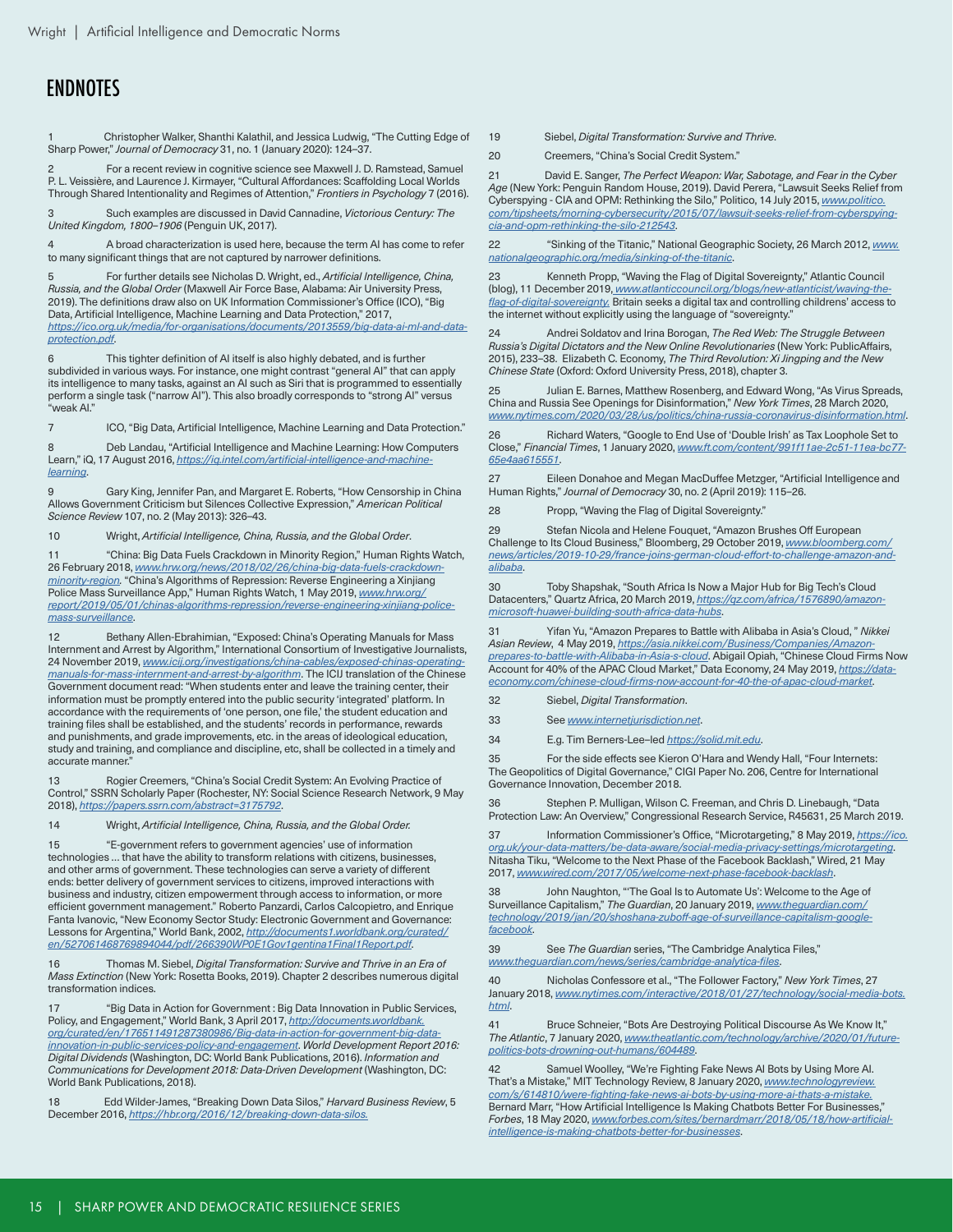Andreas Vogel and Nicholas D. Wright, "Alexa Is Both Friend and Sales Robot. That's a Problem," *Slate*, 10 May 2019, *[https://slate.com/technology/2019/05/](https://slate.com/technology/2019/05/alexa-amazon-voice-assistant-conflict-interest-regulation.html) [alexa-amazon-voice-assistant-conflict-interest-regulation.html](https://slate.com/technology/2019/05/alexa-amazon-voice-assistant-conflict-interest-regulation.html)*.

44 Barnes, Rosenberg, and Wong, "As Virus Spreads, China and Russia See Openings for Disinformation."

John McCarthy, "Social Media Ad Budgets Continue to Grow at 'Expense of Print', up 20% in 2019," The Drum, 7 October 2019, *[www.thedrum.com/](http://www.thedrum.com/news/2019/10/07/social-media-ad-budgets-continue-grow-expense-print-up-20-2019) [news/2019/10/07/social-media-ad-budgets-continue-grow-expense-print-up-20-2019](http://www.thedrum.com/news/2019/10/07/social-media-ad-budgets-continue-grow-expense-print-up-20-2019)*.

46 Tim Bradshaw, "Facebook Shares Hit Record High, Surpassing 2018 Peak," *Financial Times*, 10 January 2020, *[www.ft.com/content/5fda80c8-33a3-11ea-9703](http://www.ft.com/content/5fda80c8-33a3-11ea-9703-eea0cae3f0de) [eea0cae3f0de](http://www.ft.com/content/5fda80c8-33a3-11ea-9703-eea0cae3f0de)*.

47 Madhumita Murgia and Hannah Murphy, "Can Facebook Really Rely on Artificial Intelligence to Spot Abuse?" *Financial Times*, 7 November 2019, *[www.ft.com/content/69869f3a-018a-11ea-b7bc-f3fa4e77dd47](http://www.ft.com/content/69869f3a-018a-11ea-b7bc-f3fa4e77dd47)*.

48 "Facebook's Flood of Languages Leave It Struggling to Monitor Content," Reuters, 23 April 2019, *[www.reuters.com/article/us-facebook-languages-insight](http://www.reuters.com/article/us-facebook-languages-insight-idUSKCN1RZ0DW)[idUSKCN1RZ0DW](http://www.reuters.com/article/us-facebook-languages-insight-idUSKCN1RZ0DW)*.

49 Sam Shead, "Facebook to Ban 'Deepfakes,'" BBC News, 7 January 2020, *[www.bbc.com/news/technology-51018758](http://www.bbc.com/news/technology-51018758)*.

50 Diego A. Martin and Jacob N. Shapiro, "Trends in Online Foreign Influence Efforts," Princeton University, 2019.

51 "Gaining Face - China Is Using Facebook to Build a Huge Audience around the World," *The Economist*, 20 April 2019, *[www.economist.com/graphic](http://www.economist.com/graphic-detail/2019/04/20/china-is-using-facebook-to-build-a-huge-audience-around-the-world)[detail/2019/04/20/china-is-using-facebook-to-build-a-huge-audience-around-the-world](http://www.economist.com/graphic-detail/2019/04/20/china-is-using-facebook-to-build-a-huge-audience-around-the-world)*.

52 Kai-Fu Lee, *AI Superpowers: China, Silicon Valley, and the New World Order*  (Houghton Mifflin Harcourt, 2018).

53 Mike Volpi, "How Open-Source Software Took over the World," TechCrunch, 12 January 2019, *[http://social.techcrunch.com/2019/01/12/how-open-source-software](http://social.techcrunch.com/2019/01/12/how-open-source-software-took-over-the-world)[took-over-the-world](http://social.techcrunch.com/2019/01/12/how-open-source-software-took-over-the-world).* "The Rise of Open-Source Computing," *The Economist*, 3 October 2019, *[www.economist.com/leaders/2019/10/03/the-rise-of-open-source-computing](http://www.economist.com/leaders/2019/10/03/the-rise-of-open-source-computing)*.

54 Elizabeth Gibney, "The Battle for Ethical AI at the World's Biggest Machine-Learning Conference," *Nature* 577 (24 January 2020): 609.

55 The author's collaborators are: Karen Dill-Shackleford (Fielding University), Aurie Babarinsa (Carnegie Mellon University, formerly at Twitch) Jevin West (University of Washington), Don Grant (Resolutions Teen Center), and Richard Petty (Ohio State University). Contact the author at *[nick@intelligentbiology.co.uk](mailto:nick@intelligentbiology.co.uk)* for data or further details.

56*<https://socialfixer.com/index.html>* and more recently *[www.media.mit.edu/](http://www.media.mit.edu/projects/gobo/overview/) [projects/gobo/overview](http://www.media.mit.edu/projects/gobo/overview/)*.

57 Violet Blue, "Popular plugin Social Fixer surrenders to Facebook legal menacing," ZDNet, 6 October 2013, *[www.zdnet.com/article/popular-plugin-social-fixer](http://www.zdnet.com/article/popular-plugin-social-fixer-surrenders-to-facebook-legal-menacing/)[surrenders-to-facebook-legal-menacing](http://www.zdnet.com/article/popular-plugin-social-fixer-surrenders-to-facebook-legal-menacing/)*.

58 "Digital in 2020," We Are Social, *<https://wearesocial.com/digital-2020>*.

One example is the Global Commission on the Stability of Cyberspace, "Advancing Cyberstability: Final Report," November 2019, *[https://cyberstability.org/](https://cyberstability.org/report) [report](https://cyberstability.org/report)*. The report's second of its eight proposed norms is: "State and non-state actors must not pursue, support or allow cyber operations intended to disrupt the technical infrastructure essential to elections, referenda or plebiscites" (p. 21). Of the report's four principles, one is "Respect for Human Rights: Efforts to ensure the stability of cyberspace must respect human rights and the rule of law" (p.18). The OECD published principles at *<https://www.oecd.org/going-digital/ai/principles>*.

60 Bjorn Fagersten and Tim Ruhling, *China's Standard Power and Its Geopolitical Implications for Europe* (Utrikespolitiska institutet: UI Brief, March 2019), *[www.ui.se/butiken/uis-publikationer/ui-brief/2019/chinas-standard-power-and-its](http://www.ui.se/butiken/uis-publikationer/ui-brief/2019/chinas-standard-power-and-its-geopolitical-implications-for-europe)[geopolitical-implications-for-europe](http://www.ui.se/butiken/uis-publikationer/ui-brief/2019/chinas-standard-power-and-its-geopolitical-implications-for-europe)*.

Dominique Lazanki, "The Problem With the United Nations Setting Tech Standards for Your Internet Devices," Council on Foreign Relations, 22 September 2016, *[www.cfr.org/blog/problem-united-nations-setting-tech-standards-your-internet](http://www.cfr.org/blog/problem-united-nations-setting-tech-standards-your-internet-devices)[devices](http://www.cfr.org/blog/problem-united-nations-setting-tech-standards-your-internet-devices)*. Exeter University, "Digital Object Architecture and IoT Standardisation," *[www.internetpolicystreams.com/news/item/362-digital-object-architecture-and-iot](http://www.internetpolicystreams.com/news/item/362-digital-object-architecture-and-iot-standardisation)[standardisation](http://www.internetpolicystreams.com/news/item/362-digital-object-architecture-and-iot-standardisation)*. John Chen et al., "China's Internet of Things: Report for the U.S.- China Economic and Security Review Commission" (Vienna, Virginia: SOSi, October 2018), *[www.uscc.gov/research/chinas-internet-things](http://www.uscc.gov/research/chinas-internet-things)*.

Madhumita Murgia, Yuan Yang, and Anna Gross, "Chinese Tech Groups Shaping UN Facial Recognition Standards," *Financial Times*, 1 December 2019, *[www.ft.com/content/c3555a3c-0d3e-11ea-b2d6-9bf4d1957a67](http://www.ft.com/content/c3555a3c-0d3e-11ea-b2d6-9bf4d1957a67)*.

63 Ibid.

64 Martijn Rasser et al., *The American AI Century: A Blueprint for Action* (Center for New American Security, 17 December 2019). Jeffrey Ding, Paul Triolo, and Samm Sacks, "Chinese Interests Take a Big Seat at the AI Governance Table," New America, 20 June 2018, *[www.newamerica.org/cybersecurity-initiative/digichina/blog/chinese](http://www.newamerica.org/cybersecurity-initiative/digichina/blog/chinese-interests-take-big-seat-ai-governance-table)[interests-take-big-seat-ai-governance-table](http://www.newamerica.org/cybersecurity-initiative/digichina/blog/chinese-interests-take-big-seat-ai-governance-table)*.

65 Murgia, Yang, and Gross, "Chinese Tech Groups Shaping UN Facial Recognition Standards."

66 Fagersten and Ruhling, *China's Standard Power and Its Geopolitical Implications for Europe.* 

Chen et al., "China's Internet of Things: Report for the U.S.- China Economic and Security Review Commission," 61.

68 See Figures 1 and 3 in Fagersten and Ruhling, *China's Standard Power and Its Geopolitical Implications for Europe*, pp. 4 and 10.

69 Ibid.

70 "2019 Global AI Talent Report," Element AI, 2 April 2019, *[www.elementai.](http://www.elementai.com/news/2019/2019-global-ai-talent-report) [com/news/2019/2019-global-ai-talent-report](http://www.elementai.com/news/2019/2019-global-ai-talent-report)*.

71 Donahoe and MacDuffee Metzger, "Artificial Intelligence and Human Rights."

72 Amnesty International, "Surveillance Giants: How the Business Model of Facebook and Google Threatens Human Rights," Amnesty International, 21 November 2019, *[www.amnesty.org/download/Documents/POL3014042019ENGLISH.PDF](http://www.amnesty.org/download/Documents/POL3014042019ENGLISH.PDF)*.

73 Nicholas Wright, "Coronavirus and the Future of Surveillance," *Foreign Affairs,* 6 April 2020, *[www.foreignaffairs.com/articles/2020-04-06/coronavirus-and](http://www.foreignaffairs.com/articles/2020-04-06/coronavirus-and-future-surveillance)[future-surveillance](http://www.foreignaffairs.com/articles/2020-04-06/coronavirus-and-future-surveillance)*.